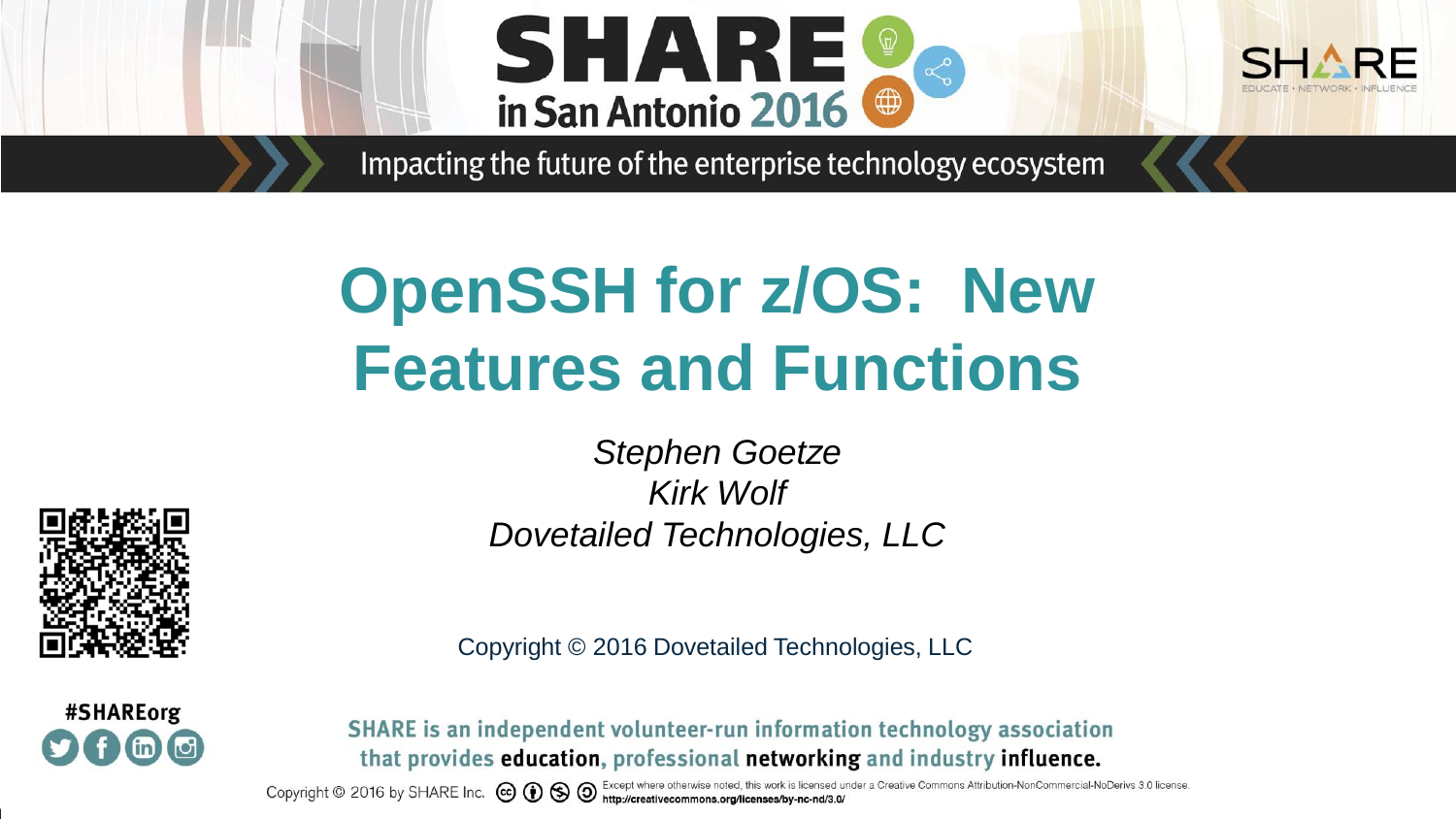#### **Trademarks**

 $\mathfrak{D}$ 



- Co:Z® is a registered trademark of Dovetailed Technologies, LLC
- z/OS® is a registered trademark of IBM Corporation
- Windows, PowerShell are trademarks of Microsoft Corporation

Complete your session evaluations online at SHARE.org/SanAntonio-Eval

Except where otherwise noted, this work is licensed under a Creative Commons Attribution-NonCommercial-NoDeriys 3.0 license http://creativecommons.org/licenses/by-nc-nd/3.0/

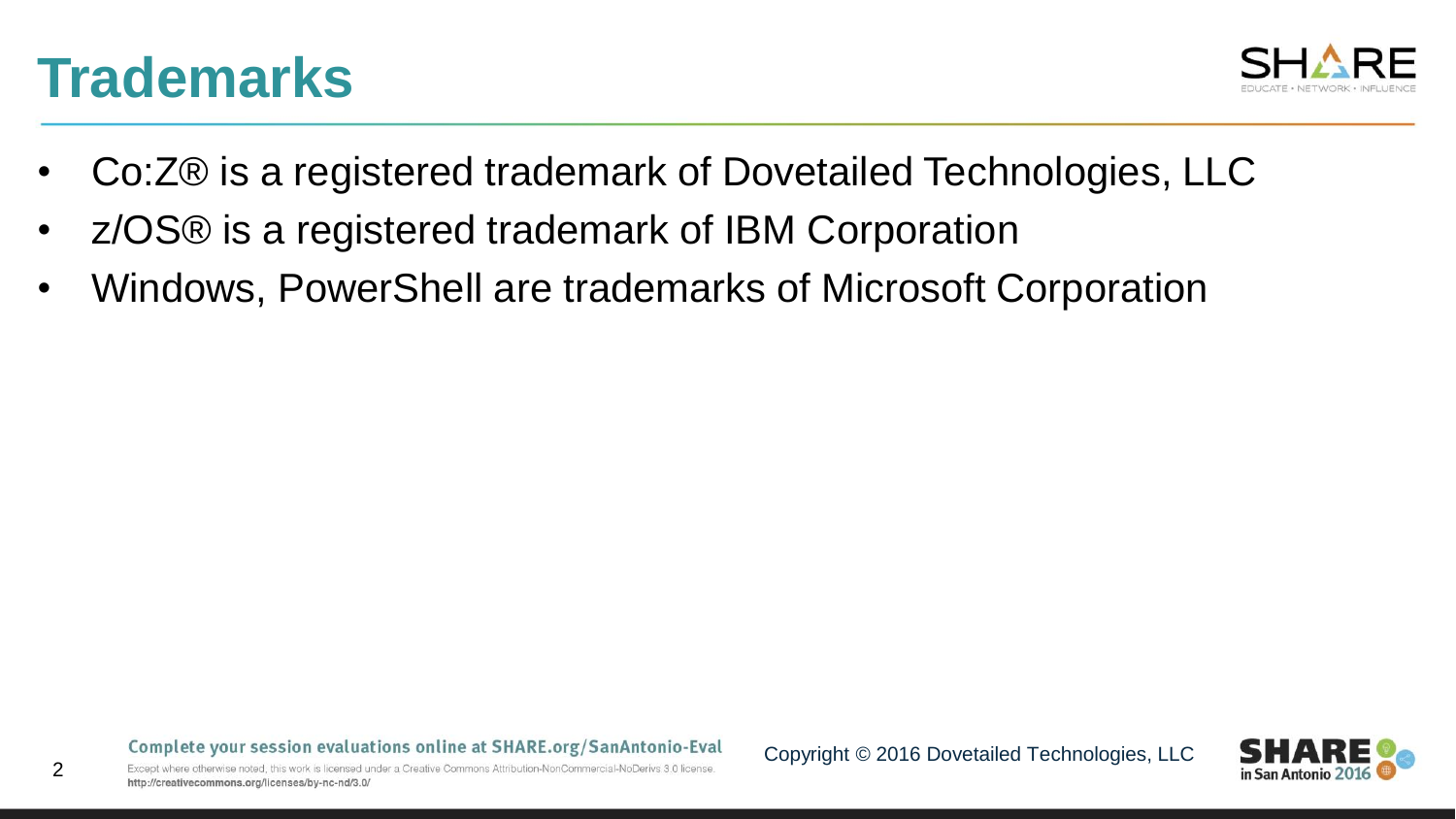

We provide  $z/OS$  customers world wide with innovative solutions that enhance and transform traditional mainframe workloads:

- Co:Z Co-Processing Toolkit for z/OS
	- z/OS Enabled SFTP, z/OS Hybrid Batch, z/OS Unix Batch integration
	- Uses IBM z/OS OpenSSH or Ported Tools OpenSSH
- JZOS

3

acquired by IBM in and now part of the z/OS Java SDK

Complete your session evaluations online at SHARE.org/SanAntonio-Eval

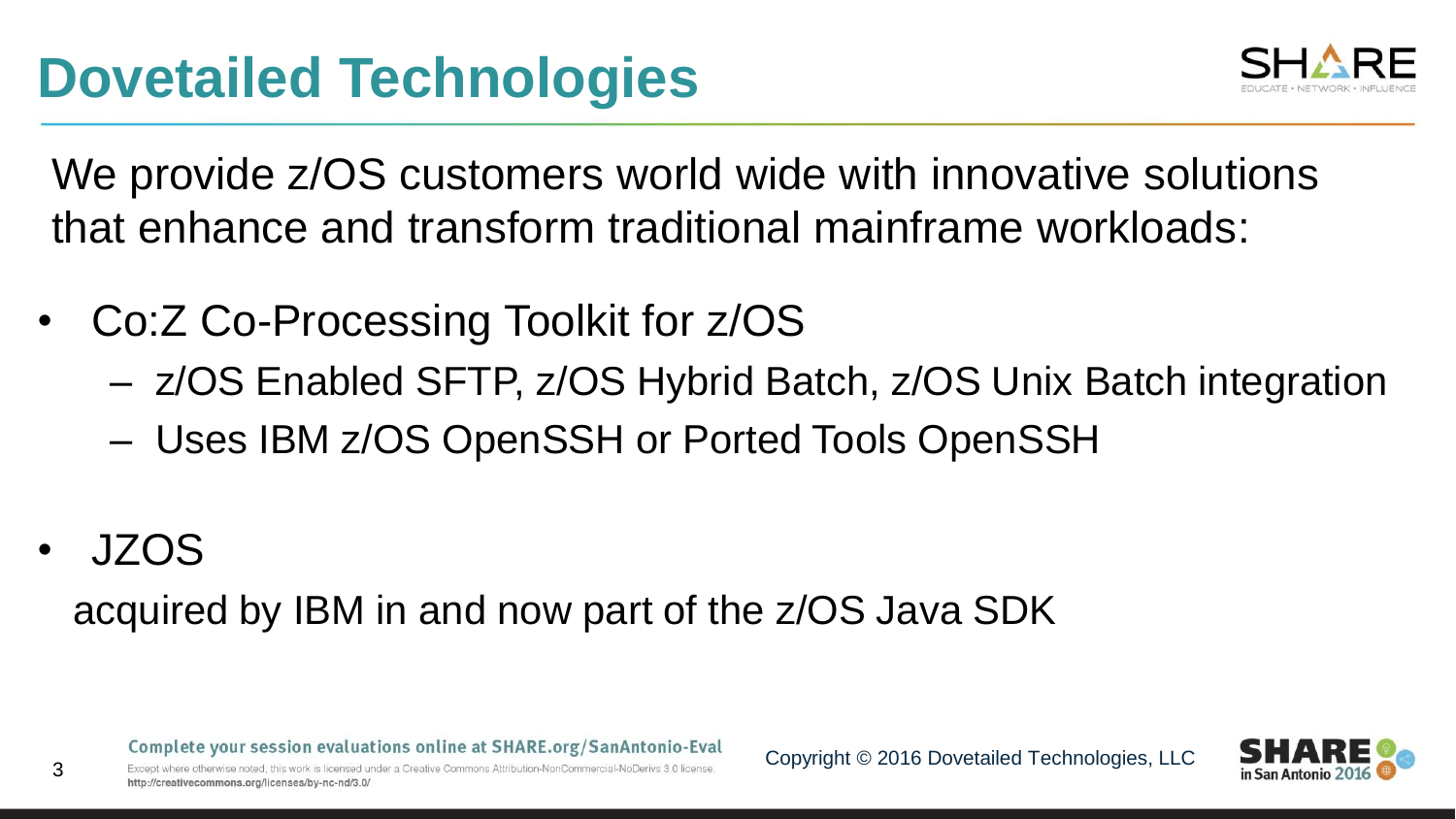

#### **Agenda**

- What is SSH?
- Review 2015 major releases:
	- IBM Ported Tools for z/OS V1.3 OpenSSH
	- z/OS V2R2 OpenSSH
- **Migration considerations**

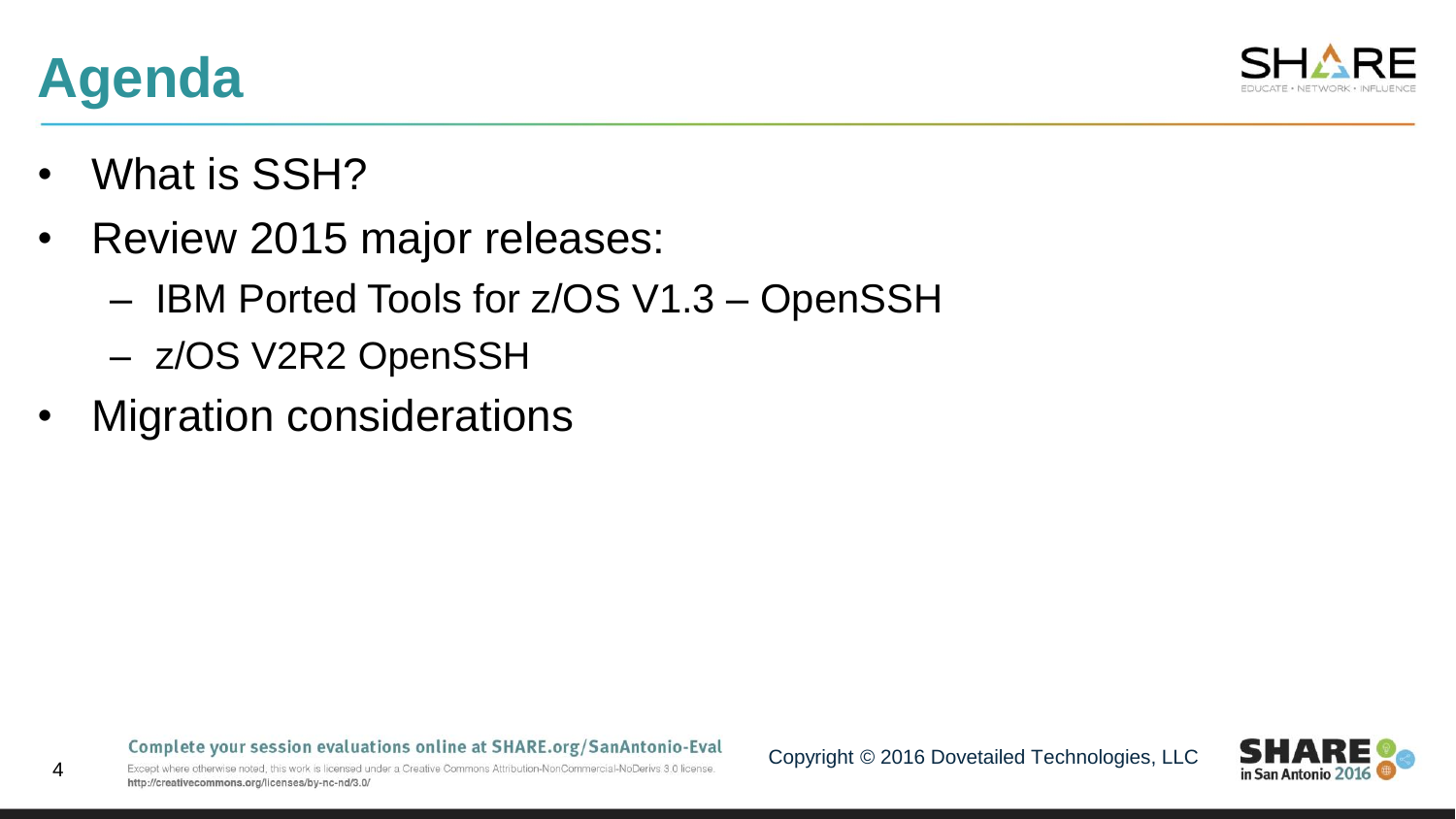# **What is SSH?**



- The IETF SSH-2 standard protocol (RFC 4251 etc)
- Features:

- A secure (encrypted) connection over **one** TCP/IP socket between a client and a server
- Authentication of both user and host
- (optional) LZ compression
- Support for one or more simultaneous *application channels* over the same connection: terminal, sftp, command, port forwarding, ...
- There are many compatible implementations
	- **OpenSSH** is by far the most popular; it is a default package on all Unix/Linux distributions. *Soon available from Microsoft for Windows and PowerShell*.
	- PuTTY is a popular free Windows client

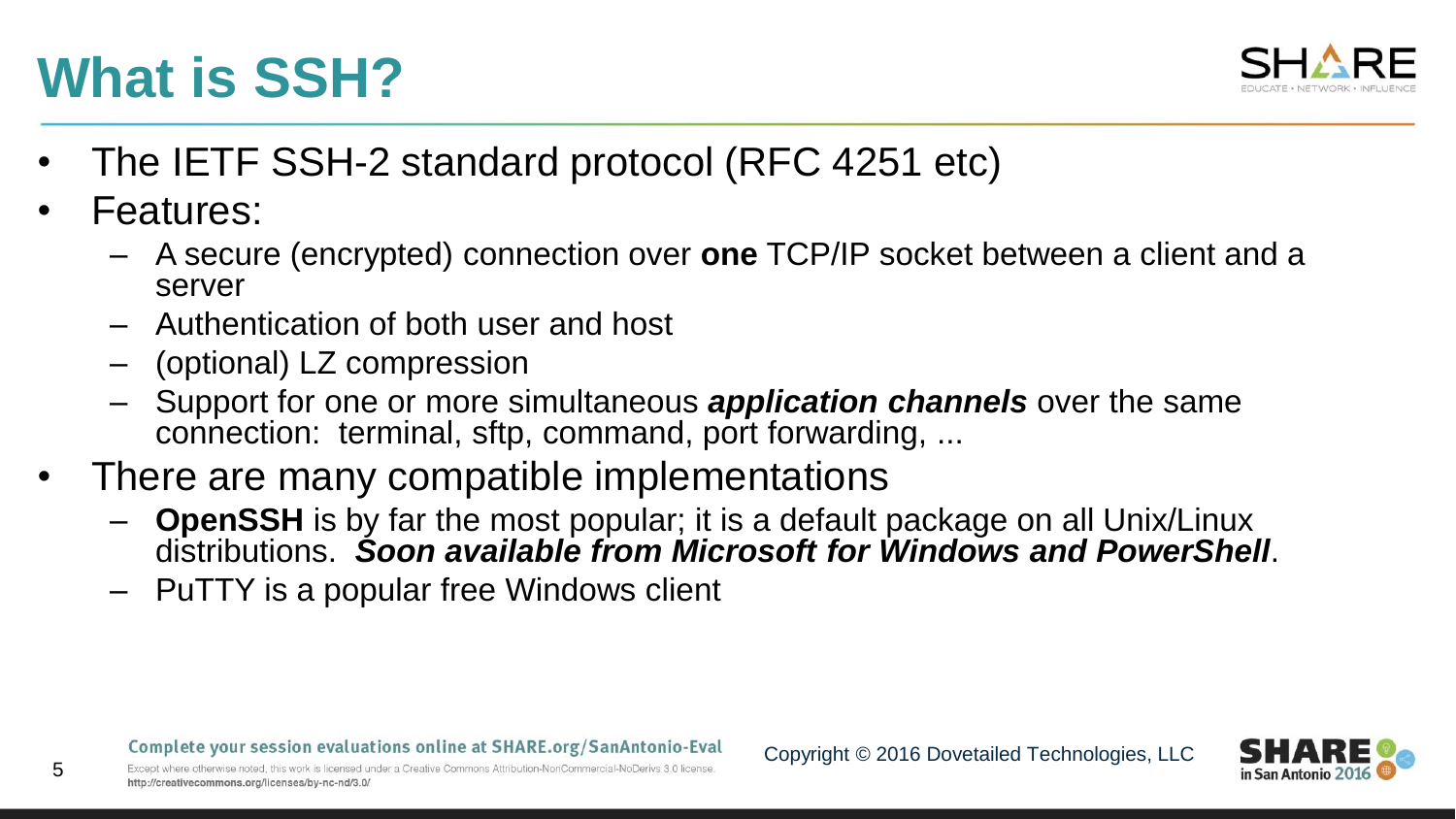# **SSH2 Crypto at-a-glance**



- **Key Exchange – "kex"**
	- Some variant of the Diffie-Hellman algorithm
	- Client generated random number and the server key are used to:
		- Allow the client to authenticate the identity of the server
		- Cooperatively generate and exchange a secret session key
		- Supports session rekeying. Typically once/hour or GB.

#### • **User Authentication**

– At start of session, a password or **user** key pair can be used to authenticate the user to the server.

#### • **Session Encryption**

- A symmetric Cipher uses the shared session key to encrypt the packet payload.
- A MAC algorithm (typically SHA-1) is used to generate a hash of each packet.

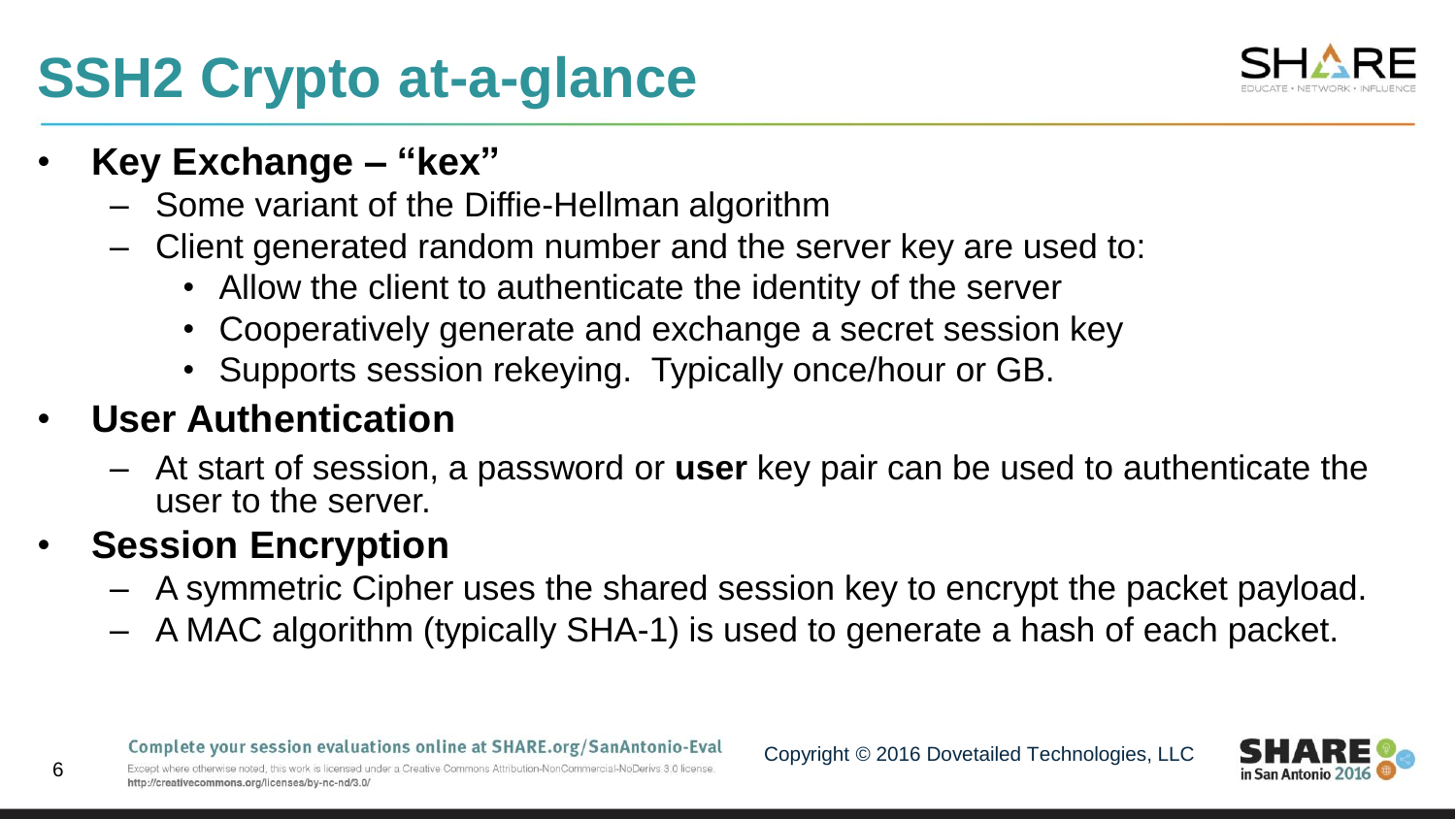#### **SSH Encryption and Authentication**



ssh client

ssh server



#### Complete your session evaluations online at SHARE.org/SanAntonio-Eval

Copyright © 2016 Dovetailed Technologies, LLC



Except where otherwise noted, this work is licensed under a Creative Commons Attribution-NonCommercial-NoDerivs 3.0 license. http://creativecommons.org/licenses/by-nc-nd/3.0/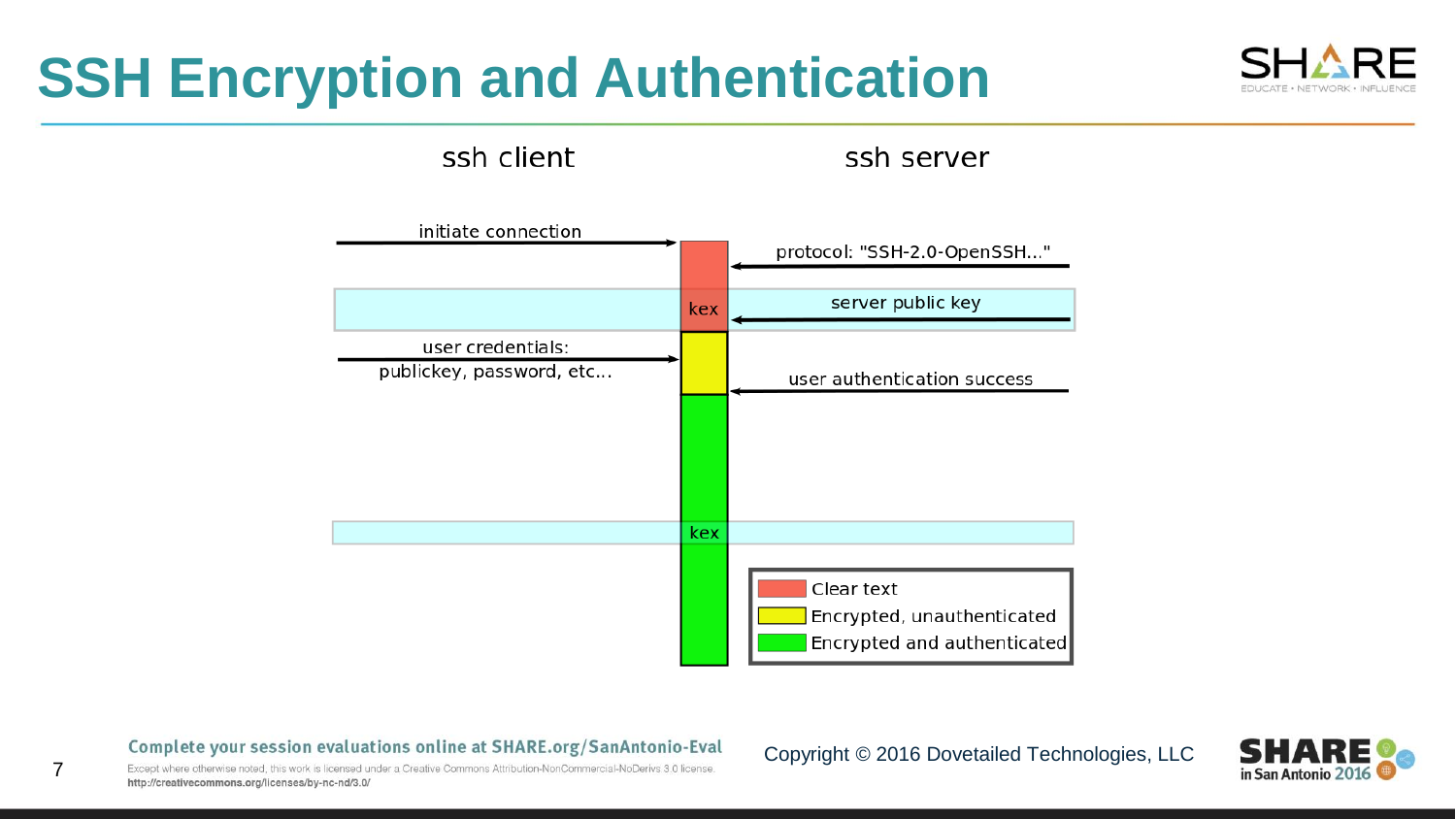#### **IBM z/OS OpenSSH – By the Numbers**



- IBM Ported Tools or z/OS OpenSSH
	- V1.2.0 HOS1120 z/OS 1.10–2.1 OpenSSH 5.0p1 (July '10)

*V1.3.0 – HOS1130 – z/OS 1.13–2.1 - OpenSSH 6.4p1 (Jan '15)*

- IBM z/OS V2R2 OpenSSH
	- V2.2.0 HOS2220 z/OS 2.2 OpenSSH 6.4p1 (the same code as HOS1130)
	- *V2.2.0 HOS2220+UA79909 - z/OS 2.2 - OpenSSH 6.4p1 (Dec'15)*

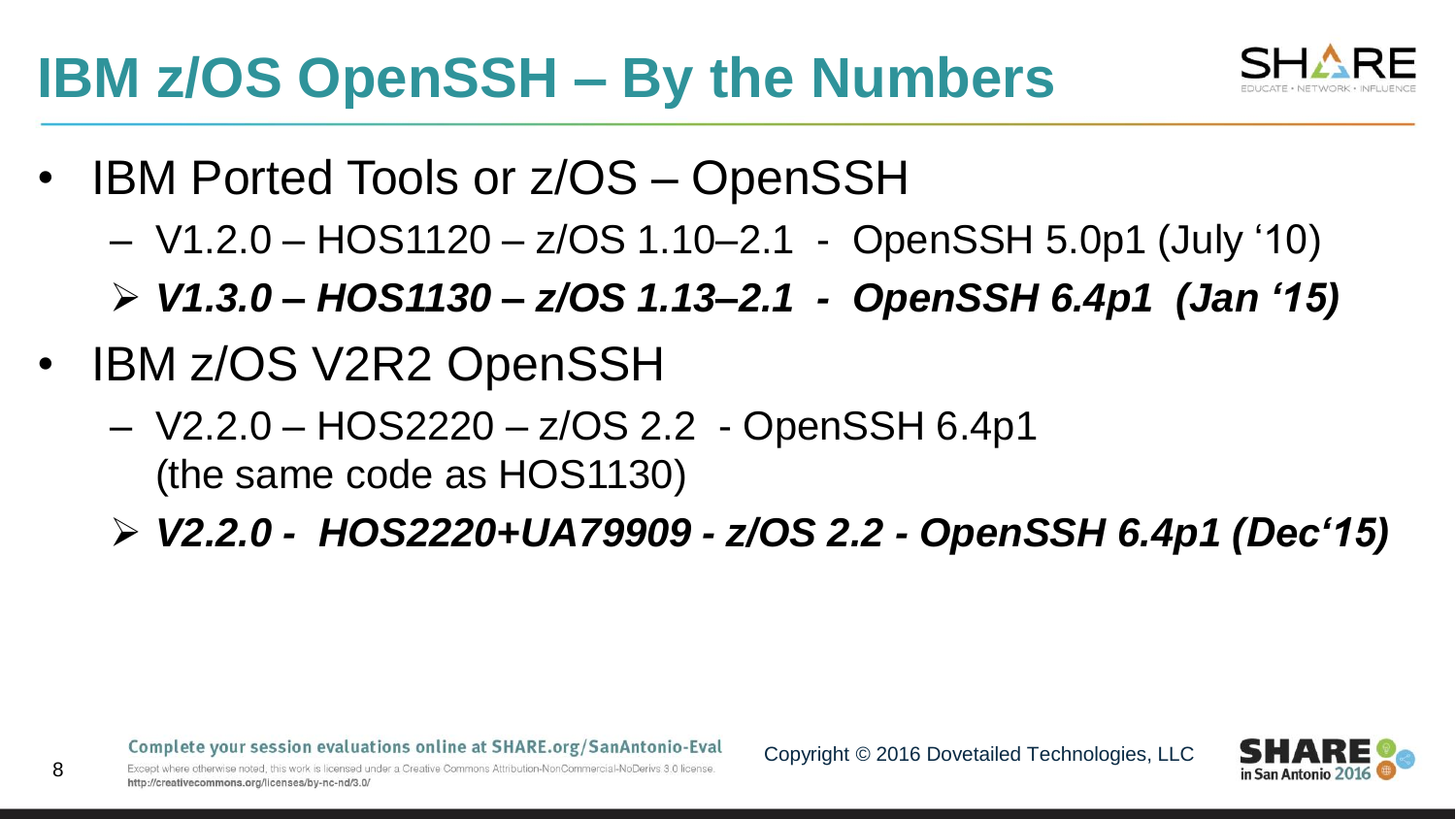#### **IBM Ported Tools for z/OS V1.3 – OpenSSH**



#### **Summary of Changes**

- Base upgraded from OpenSSH 5.0p1 to 6.4p1
- ICSF acceleration of CTR mode AES ciphers
	- CTR mode is now preferred over CBC\*
- New SMF 119 record types and detail
- Enabled ssh client to be invoked under TSO/OMVS shell
	- entry of password credentials not permitted
- Relaxed syntax of IdentityKeyRingLabel
	- double quotes optional when entered from ssh, sftp, or scp command line
- Remains a no-charge z/OS product; normal IBM support

\*http://www.kb.cert.org/vuls/id/958563

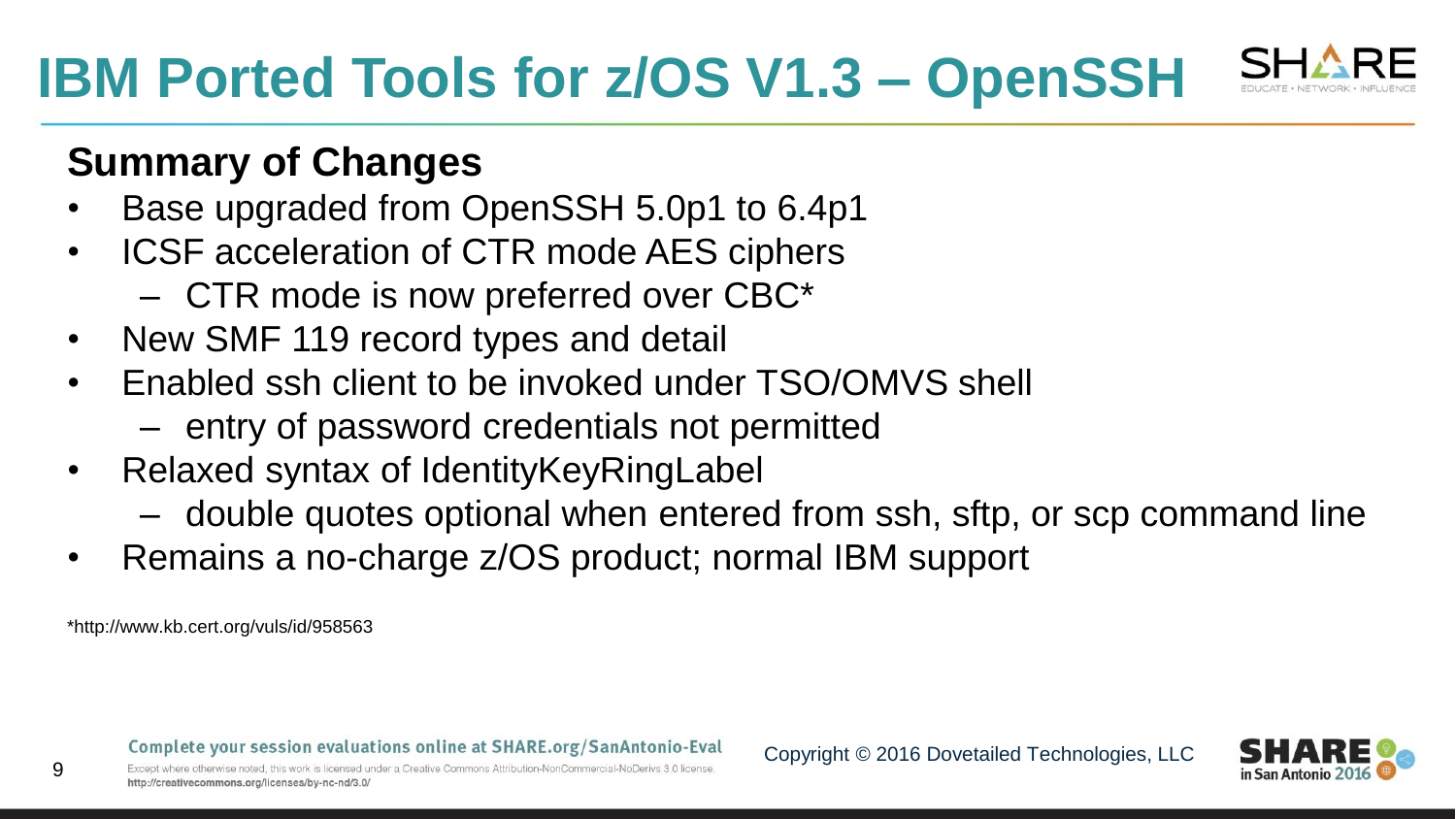

#### **Summary of changes**

• FMID HOS2220

10

- Now included as a base feature in z/OS V2R2 (June 2015)
- The *same* as HOS1130 (Ported Tools OpenSSH V1.3.0)

Complete your session evaluations online at SHARE.org/SanAntonio-Eval

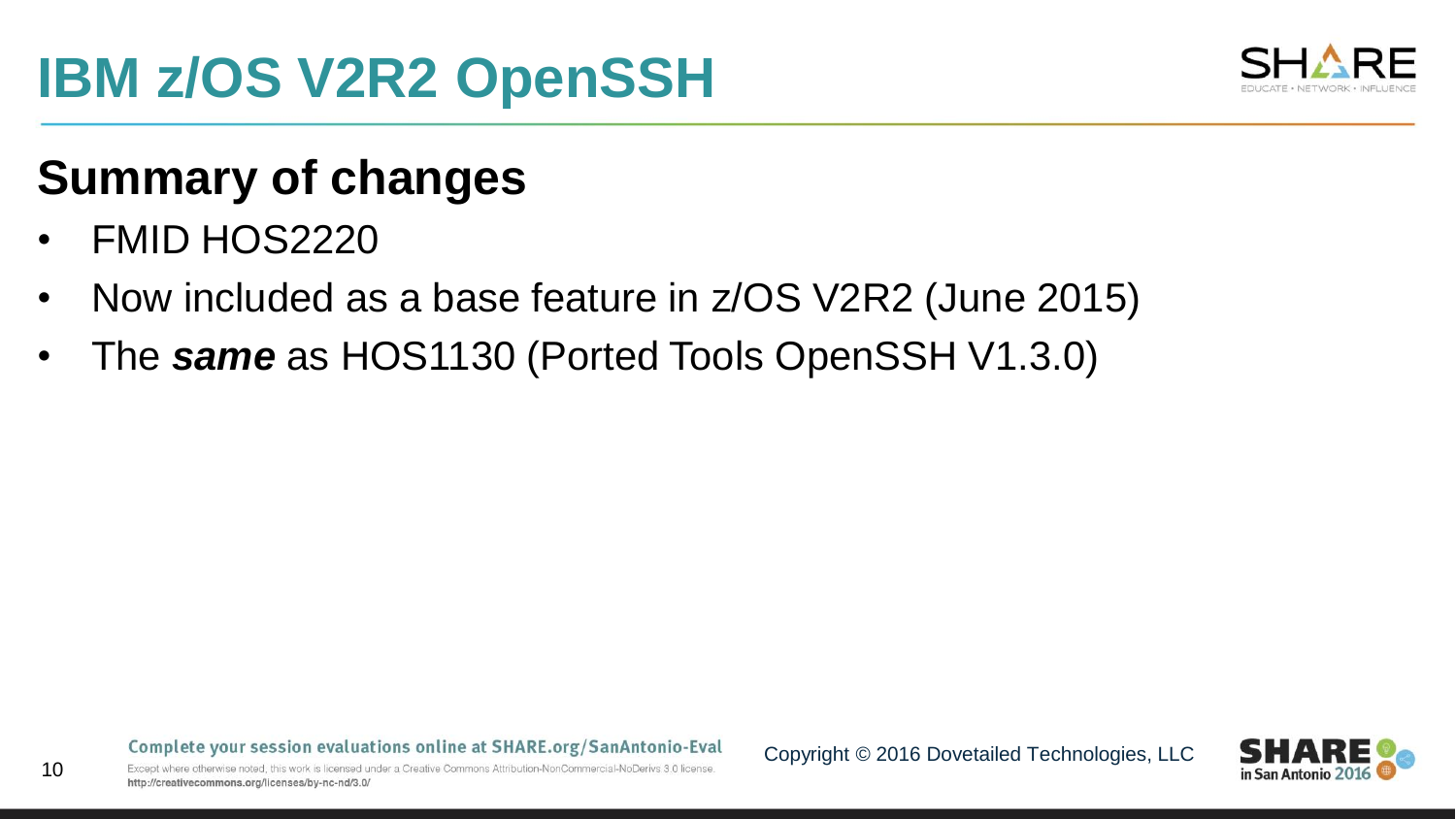

#### **Summary of changes** (available: December 2015)

- z/OS OpenSSH can be configured to run in FIPS 140-2 mode
- Support for GSSAPI/Kerberos authentication
	- Single sign-on interoperability with other Kerberos systems, including Windows Active Directory.
- zEDC enablement of zlib compression feature
- Can enable/disable ASCII-EBCDIC conversion by channel type
- Enhanced SOCKS proxy support
- Satisfies Statement of Direction: ZP15-0006, January 14, 2015

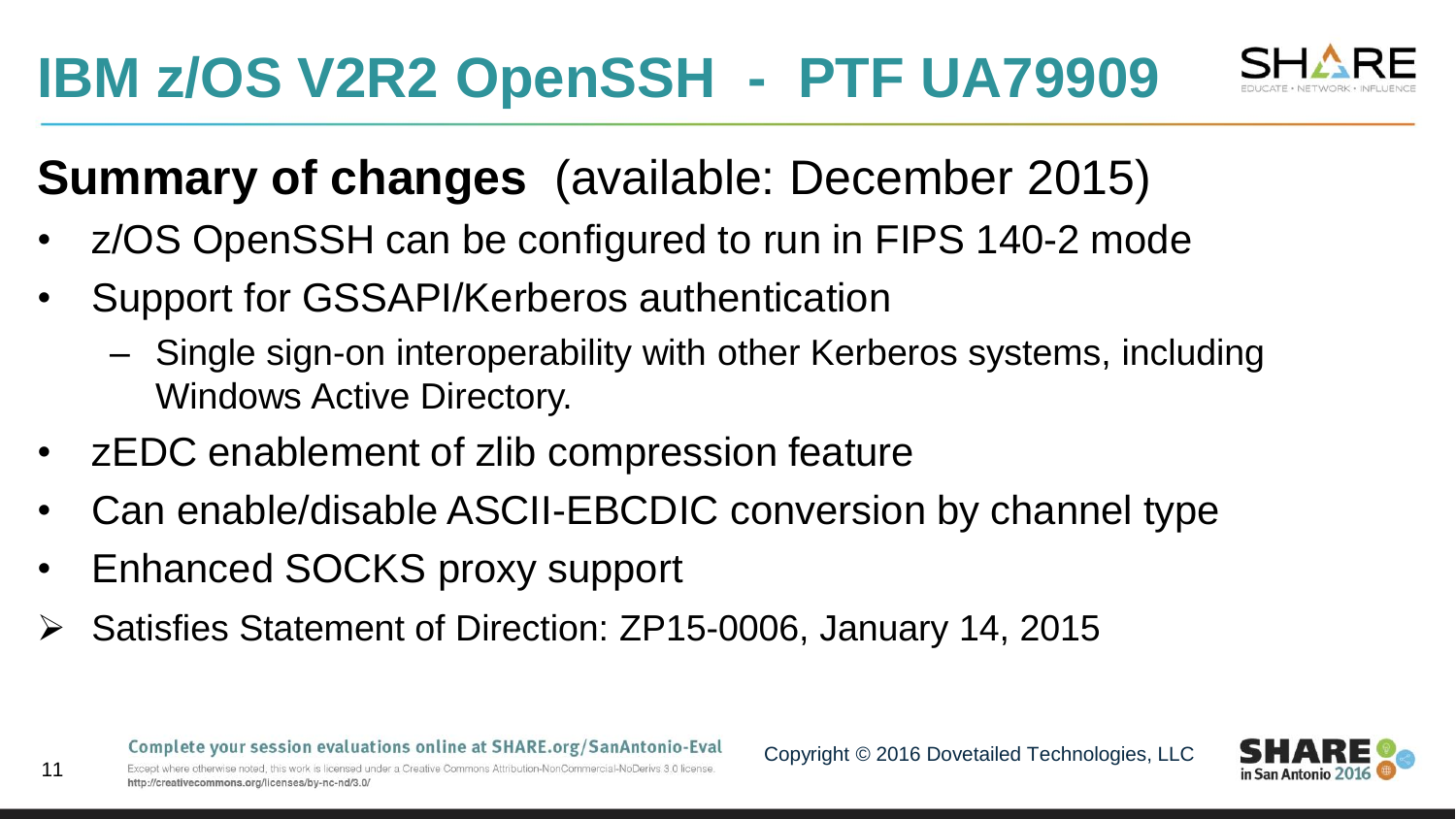

#### **Product Notes**

12

- New release (HOS1130) installs over the previous release (HOS1120)
- HOS1130 is supported on z/OS V1R13 V2R1
- HOS1120 supported through z/OS V2R1, but withdrawn from marketing at HOS1130 GA.
- /dev/random is now **required** HOS1130 will not run without ICSF active!
- Verifying version **\$ ssh -V** OpenSSH\_6.4p1, OpenSSL 1.0.1c 10 May 2012

```
$ /usr/sbin/sshd -d -t
…
```
debug1: sshd version OpenSSH\_6.4p1, OpenSSL 1.0.1c 10 May 2012

Complete your session evaluations online at SHARE.org/SanAntonio-Eval

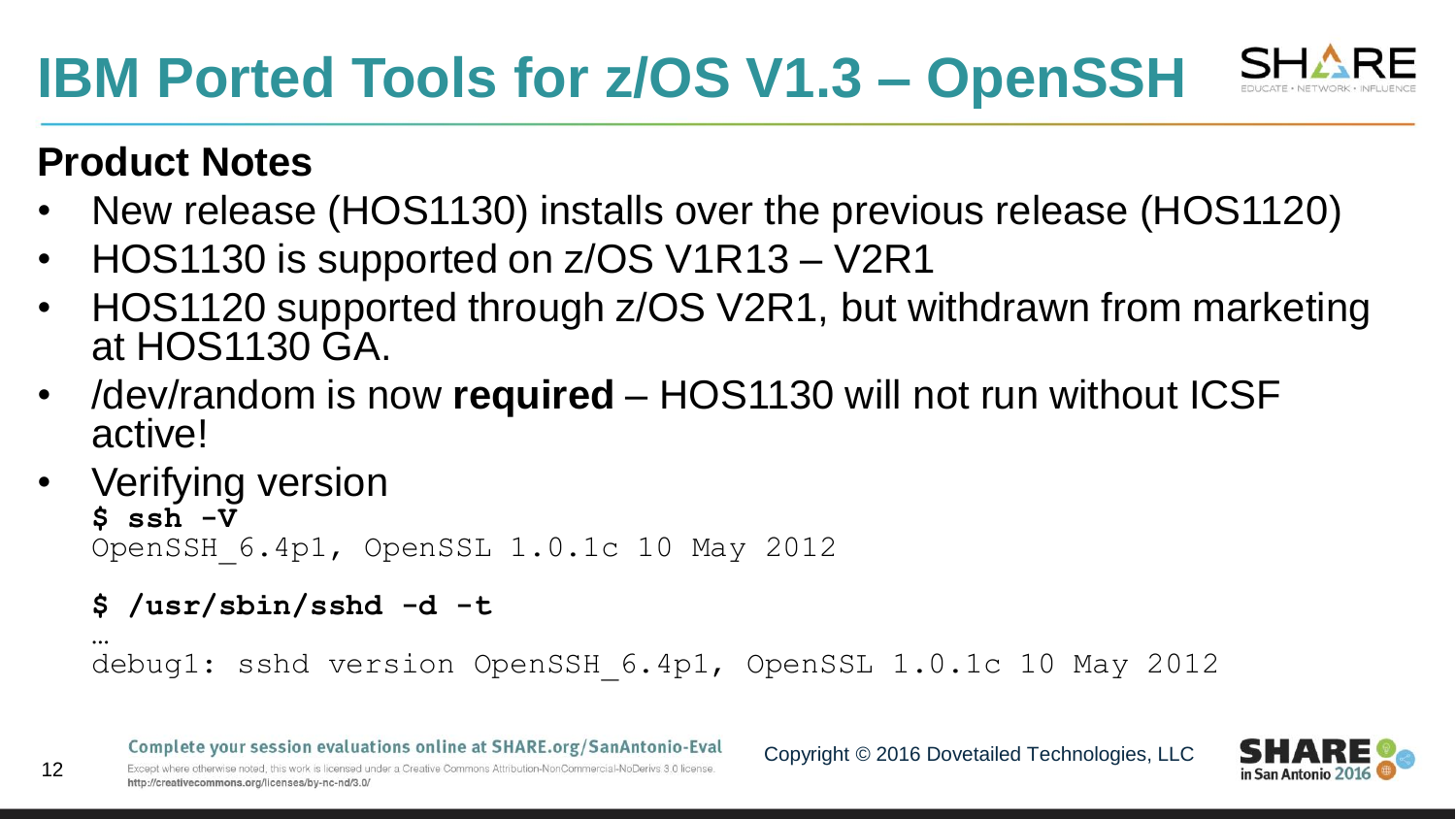

• Key Exchange algorithms can now be specified (-oKexAlgorithms)

> diffie-hellman-group1-sha1, diffie-hellman-group14-sha1, diffie-hellman-group-exchange-sha1, diffie-hellman-group-exchange-sha256, **ecdh-sha2-nistp256**, **ecdh-sha2-nistp384**, **ecdh-sha2-nistp521**

• NIST Elliptic-curve algorithms added

**Note:** new algorithms **highlighted**

Complete your session evaluations online at SHARE.org/SanAntonio-Eval

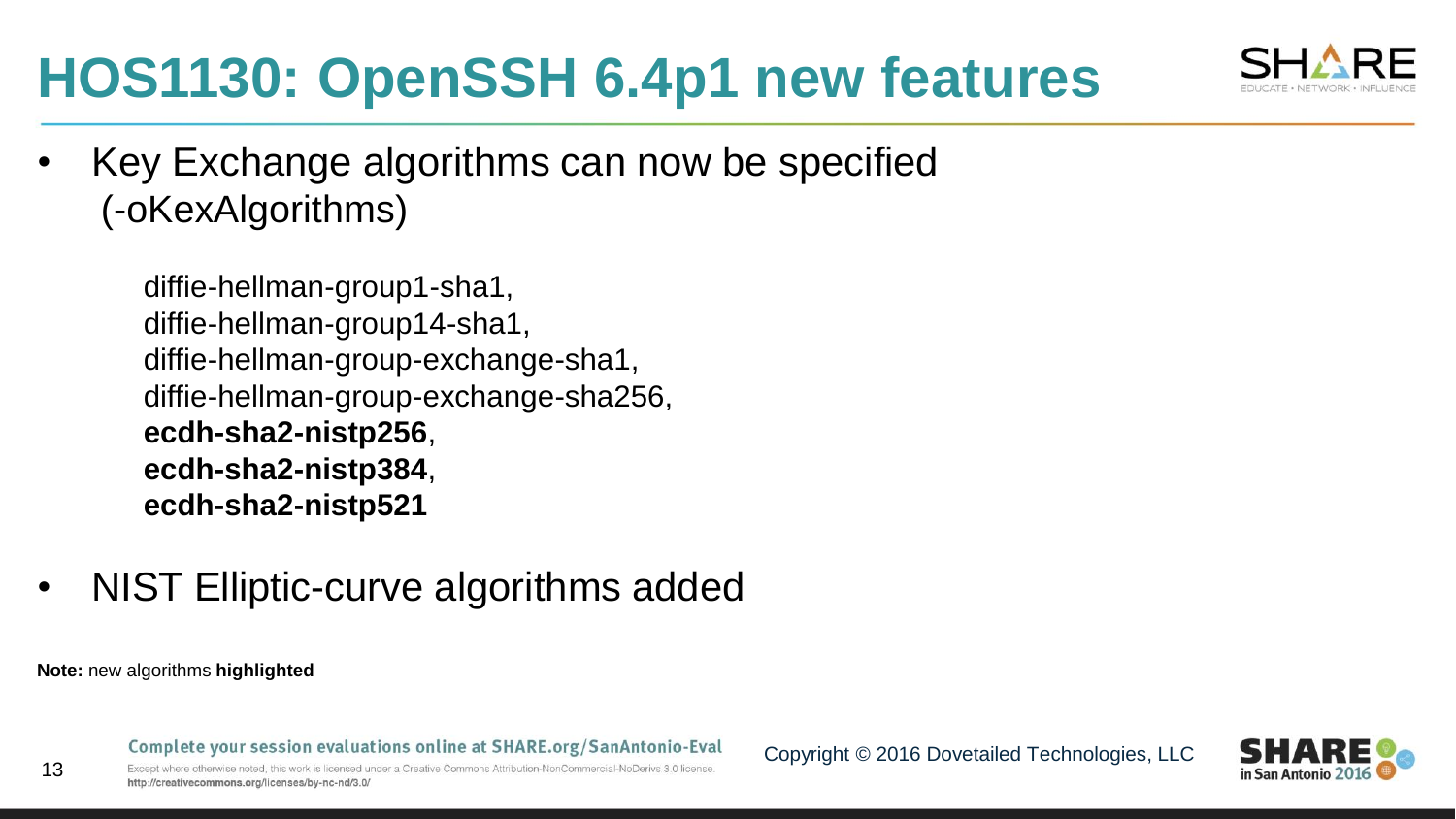

- NIST Elliptic-curve DSA w/ SHA-2 algorithms added
- OpenSSH "certificates" added (more later)

**Notes:** new algorithms **highlighted ,** non-standard non-RFC names have "@openssh.com"

Copyright © 2016 Dovetailed Technologies, LLC

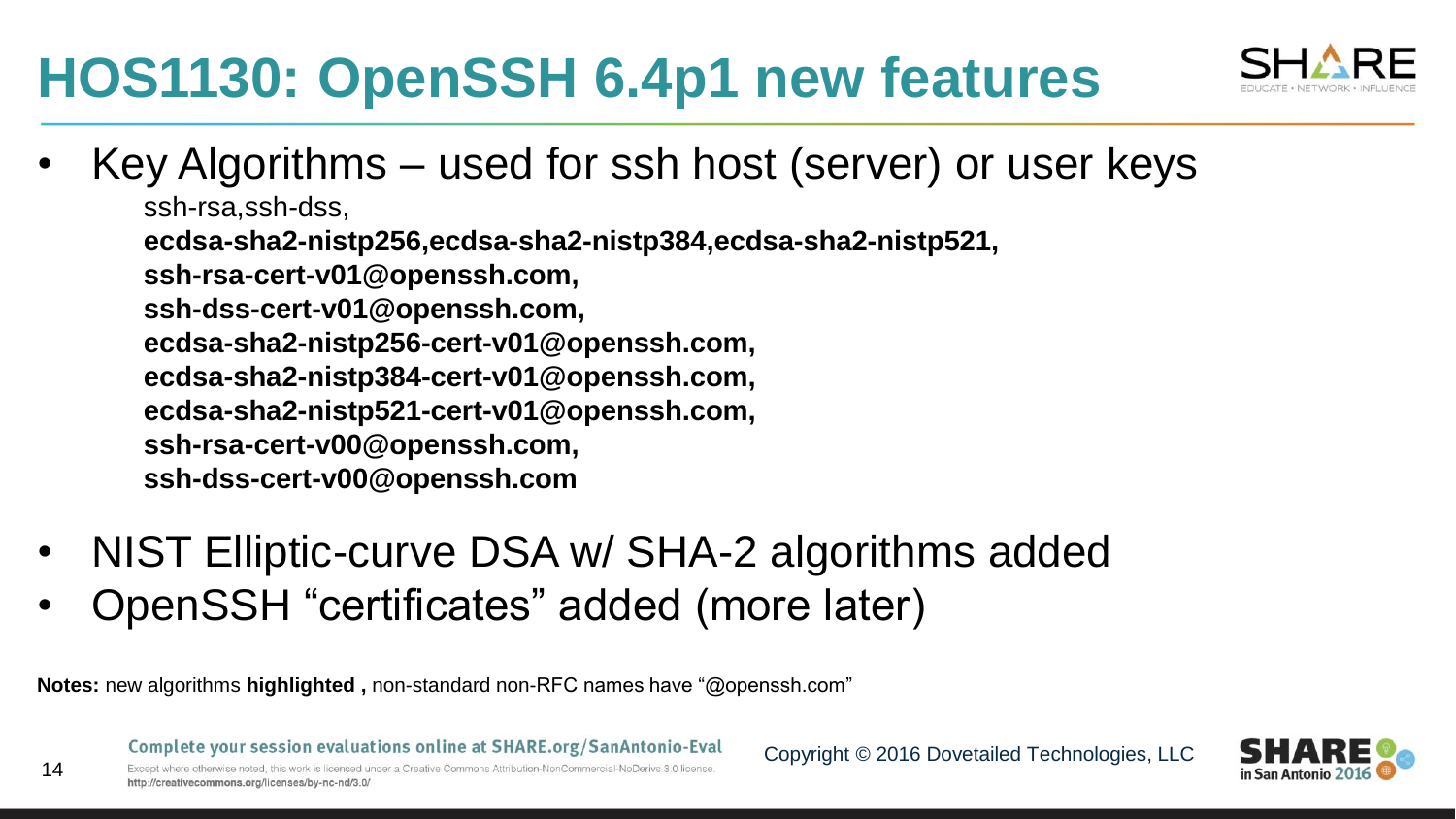

• Cipher algorithms – default preference order shown

aes128-ctr\*\*,aes192-ctr\*\*,aes256-ctr\*\*,arcfour256,arcfour128, **aes128-gcm@openssh.com,aes256-gcm@openssh.com,** aes128-cbc\*,3des-cbc\*,blowfish-cbc,cast128-cbc,aes192-cbc\*, aes256-cbc\*,arcfour,rijndael-cbc@lysator.liu.se\*

- AES GCM (Galois/Counter Mode) ciphers added to OpenSSH – Function as both Cipher and HMAC in one
- AES CTR mode ICSF support has been added to HOS1130
	- Accelerates the most widely used OpenSSH Ciphers

**Note:** new algorithms **highlighted,** ICSF support noted with "\*" or "\*\*"(new)

15

Except where otherwise noted this work is licensed under a Creative Commons Attribution-NonCommercial-NoDerivs 3.0 license http://creativecommons.org/licenses/by-nc-nd/3.0/

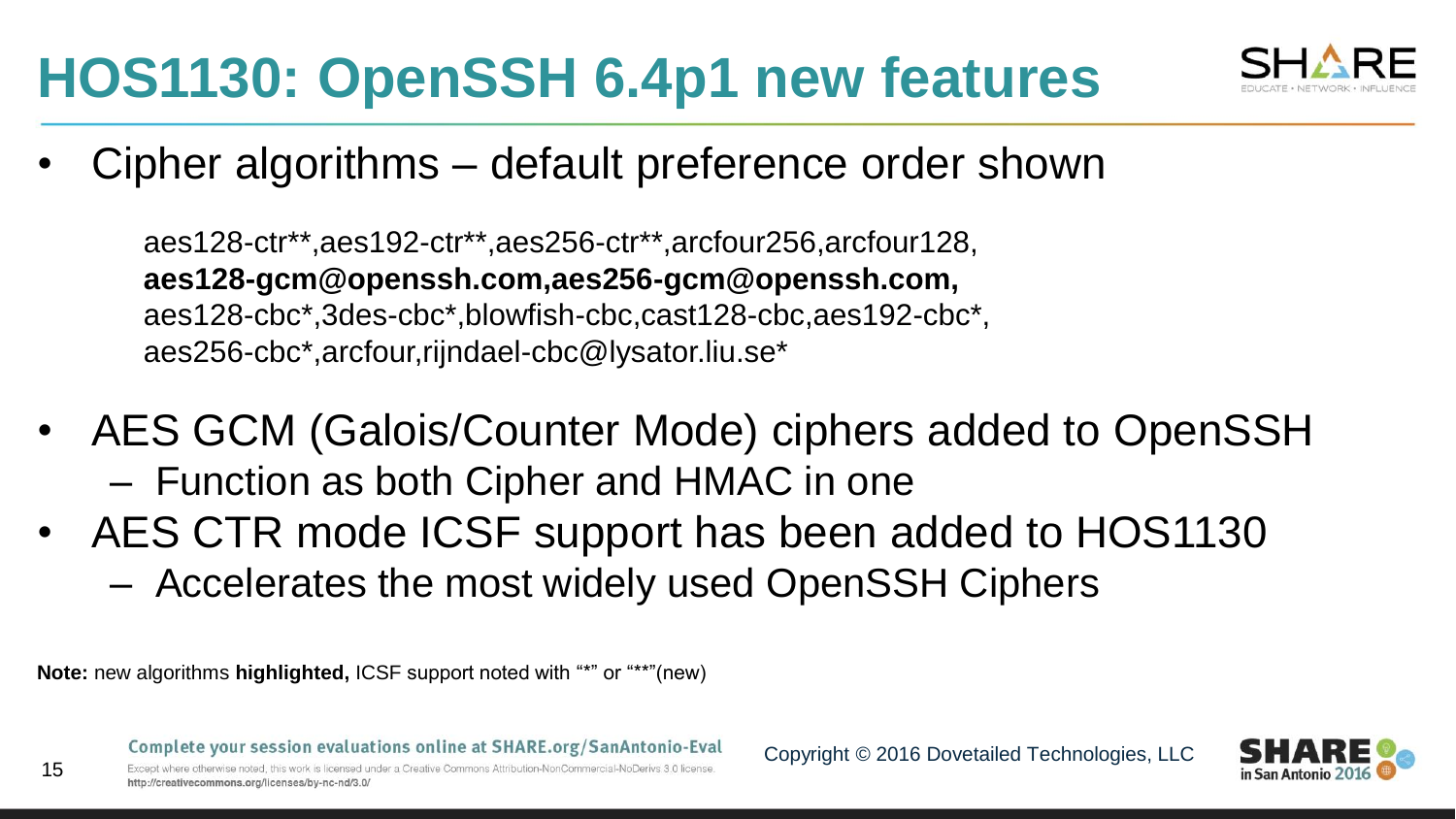

MAC algorithms – default preference order shown

**hmac-md5-etm@openssh.com\*,hmac-sha1-etm@openssh.com\*, umac-64-etm@openssh.com,umac-128-etm@openssh.com, hmac-sha2-256-etm@openssh.com\*\*,hmac-sha2-512-etm@openssh.com\*\*,** hmac-ripemd160-etm@openssh.com\*, **hmac-sha1-96-etm@openssh.com\*,hmac-md5-96-etm@openssh.com\*,** hmac-md5\*,hmac-sha1\*, **umac-64@openssh.com,umac-128@openssh.com,hmac-sha2-256\*\*,hmac-sha2-512\*\*,** hmac-ripemd160\*,hmac-ripemd160@openssh.com\*,hmac-sha1-96\*,hmac-md5-96\*

- SHA-2 algorithm added (with ICSF support)
- UMAC algorithm support added
- "-etm@openssh.com" algorithms are **not** new algorithms!

They are variants that indicate that the MAC is calculated **after** encryption ("Encrypt-then-MAC") rather than the other way around. The community now considers this more secure (in theory).

**Note:** new algorithms **highlighted,** ICSF support noted with "\*" or "\*\*"(new)

16

Complete your session evaluations online at SHARE.org/SanAntonio-Eval

Except where otherwise noted this work is licensed under a Creative Commons Attribution-NonCommercial-NoDerivs 3.0 license http://creativecommons.org/licenses/by-nc-nd/3.0/

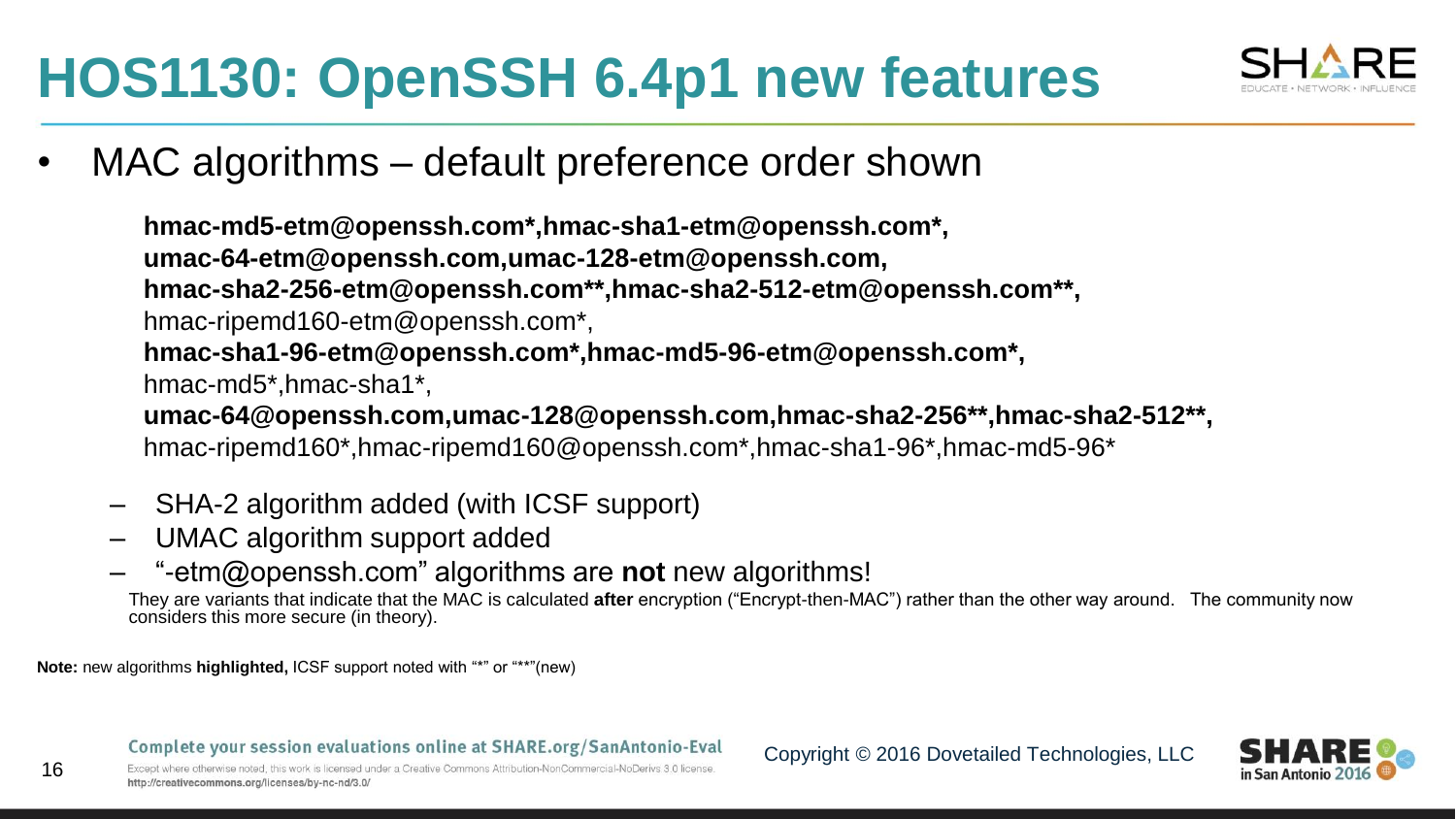- Dynamic port assignment for remote port forwarding
	- ssh -R 0:host:port
	- A remote port of "0" can be specified in which case a dynamic port will be assigned on the server.
	- The client will report a message with the specific ephemeral port assigned.
- More flexibility in configuration files
	- Match blocks have more criteria and can include more options within the block.
- Support for public key (user and host) certificates
	- These are not X.509 certificates, but a simpler implementation that is unique to OpenSSH.
		- A single key ("CA key") may sign (vouch for) the public keys of many users or servers. If a host or user trusts the CA public key, then it implicitly accepts the keys that have been signed by it.
	- For more information, see the User's Guide / man page for the ssh-keygen command.
	- These have been available for a few years, but are not widely used.
	- No z/OS Key Ring support for these or their associated keys.

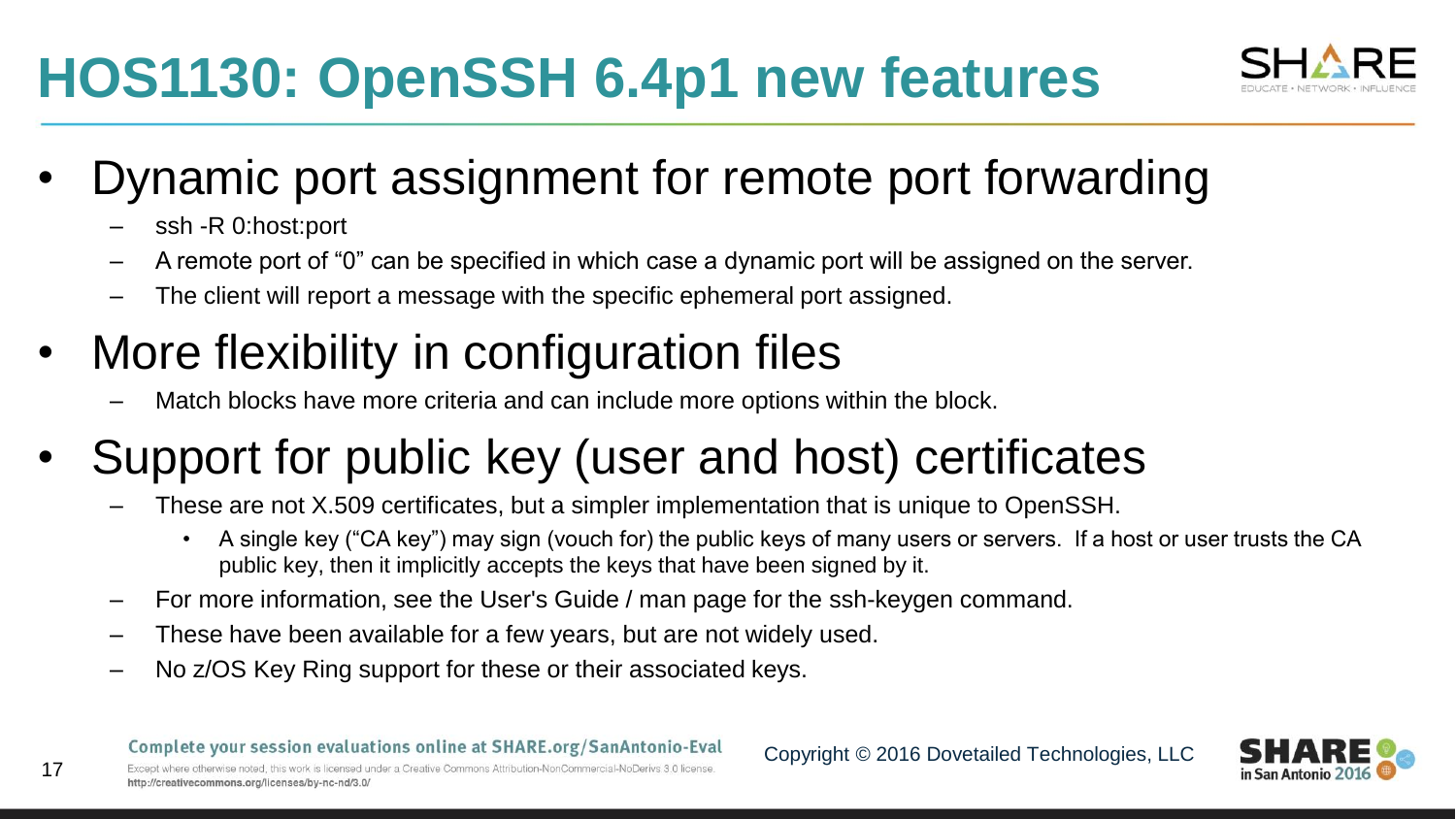

- Multi factor authentication methods
	- The server may specify that more than one authentication method is required for a/all user(s). For example:
	- AuthenticationMethods publickey,password publickey,publickey
- SFTP enhancements

- Support for recursive file transfer in a directory tree (get/put -r)
- sftp server read-only mode
- sftp "df" command displays file system attributes
- improved performance of directory listings
- "ls -h" option human readable file attribute units
- *No* sftp support for MVS datasets, spool files, etc.

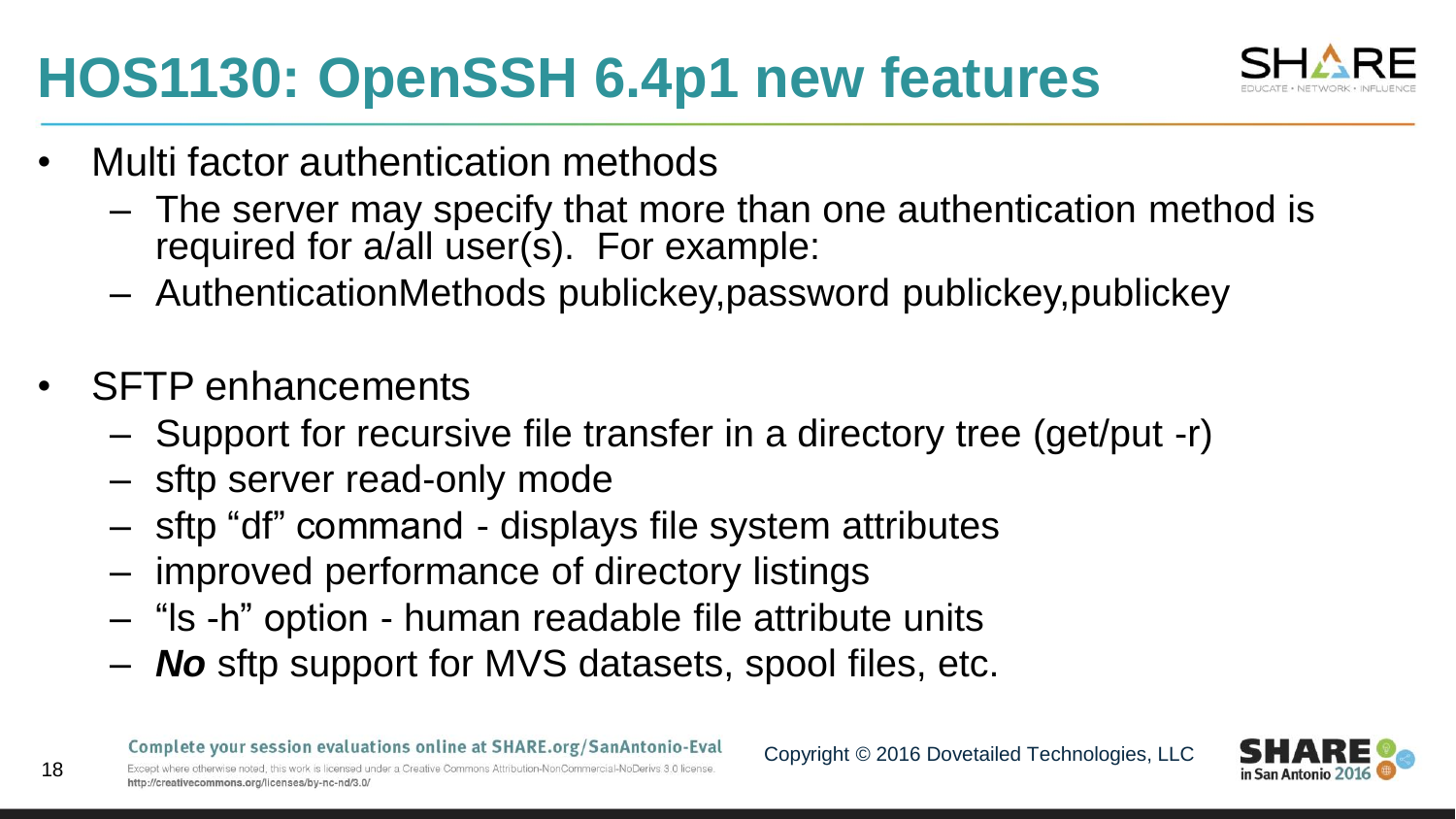# **HOS1130: New SMF type 119 records**



- Two new SMF 119 records were added:
	- type 94(x'5D') Client connection started record
	- type 95(x'5E') Server connection started record
- If SMF recording is configured, these records will be written just after the user has been authenticated by the server.
	- in zos\_ssh\_config / zos\_sshd\_config
- The content of these records is identical, and a subset of other 119 SSH records:
	- standard SMF 119 header

- common 119 TCP/IP identification section
- SSH common security section (identifies which algorithm(s) were used)
- BPX.SMF permission is now required for ssh client users if SMF recording is enabled, since the **ssh** command is not APF authorized.
- C-level mapping macros in /samples/ssh\_smf.h and the assembler mapping macros in SYS1.MACLIB(FOTSMF77) have been updated.

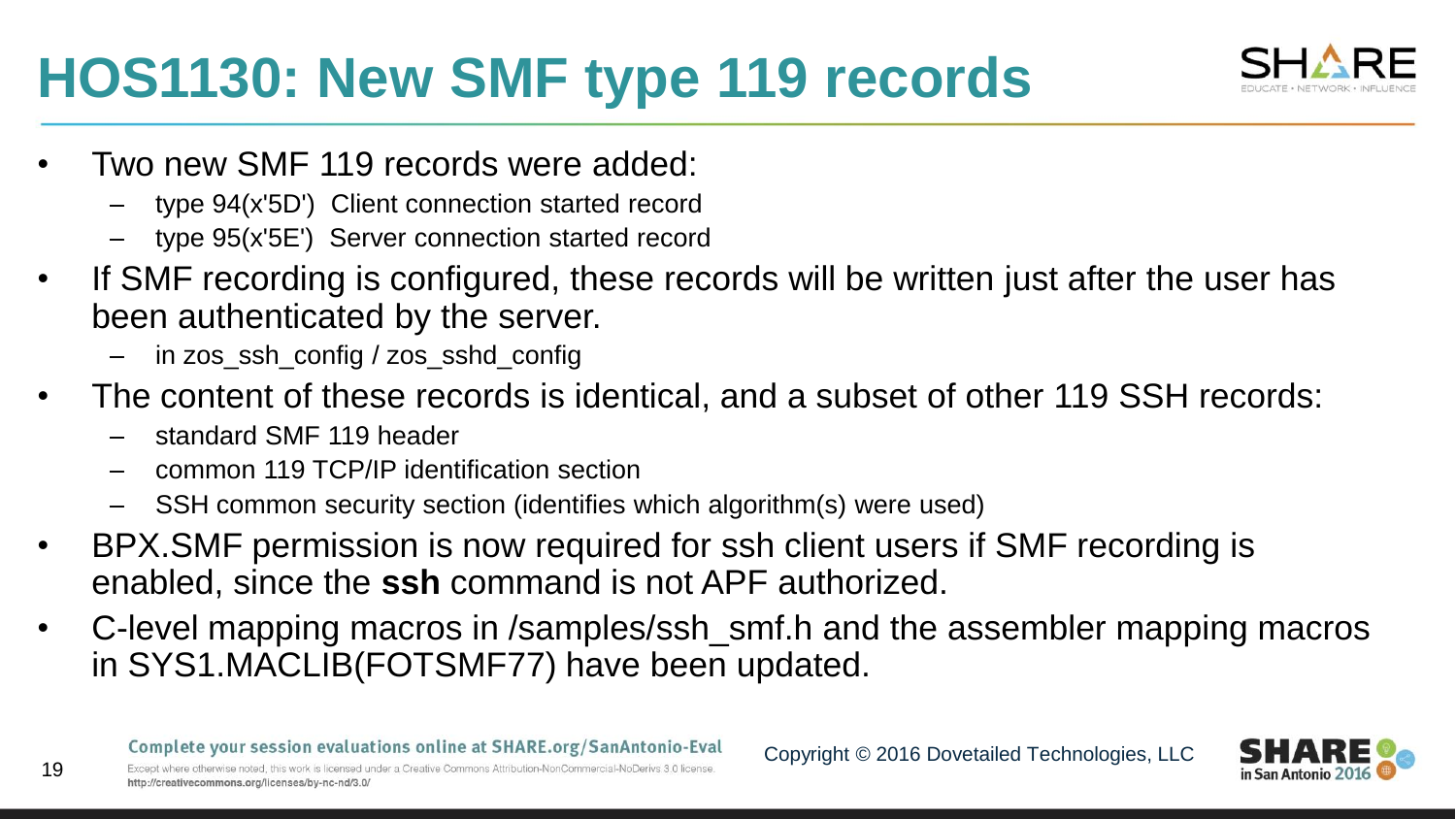#### **HOS1130: Migration Considerations: Config Files**

- Customers with prior releases should review their configuration files to determine applicability of new features. Many new configuration options have been added through OpenSSH 6.4, and defaults for others have been changed.
	- ssh\_config

- sshd\_config
- zos\_ssh\_config
- zos\_sshd\_config
- As in previous releases, protocol 1 is disabled by default.
- RhostsAuthenticaion (protocol 1 only) was removed in OpenSSH 3.7 and is no longer supported. RhostsRSAAuthentication may be used as a more secure alternative.

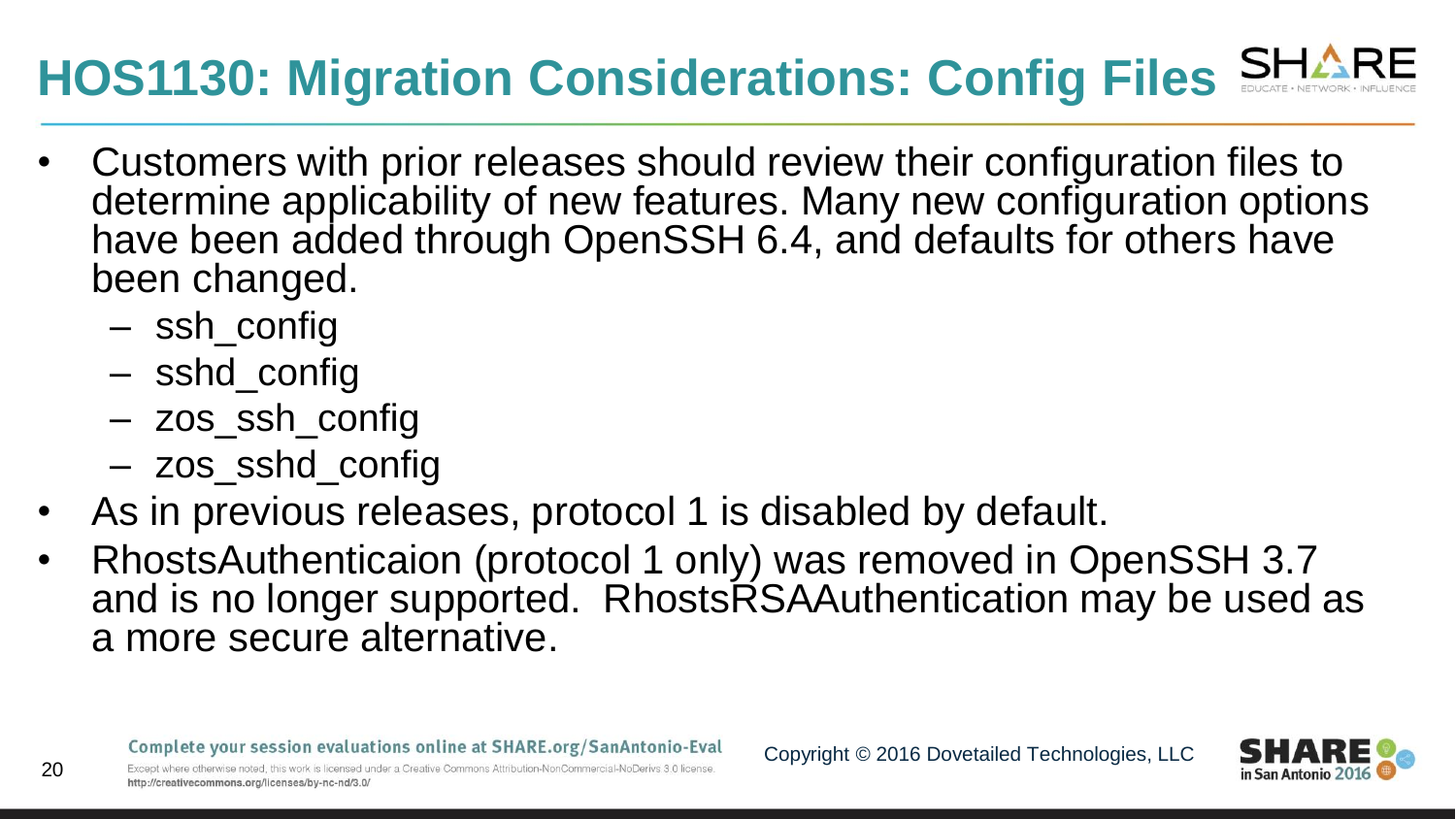# **HOS1130: Migration Considerations: SFTP**



- In effect, the -q (quiet mode) option is turned on with -b and cannot be turned off.
- Since this will impact many customers, it has been changed in HOS1130 so that -b does not force -q.
- The -q option can be specified in addition to -b. Therefore this is not actually a migration action, but the behavior will not be consistent with other implementations.

http://creativecommons.org/licenses/by-nc-nd/3.0/

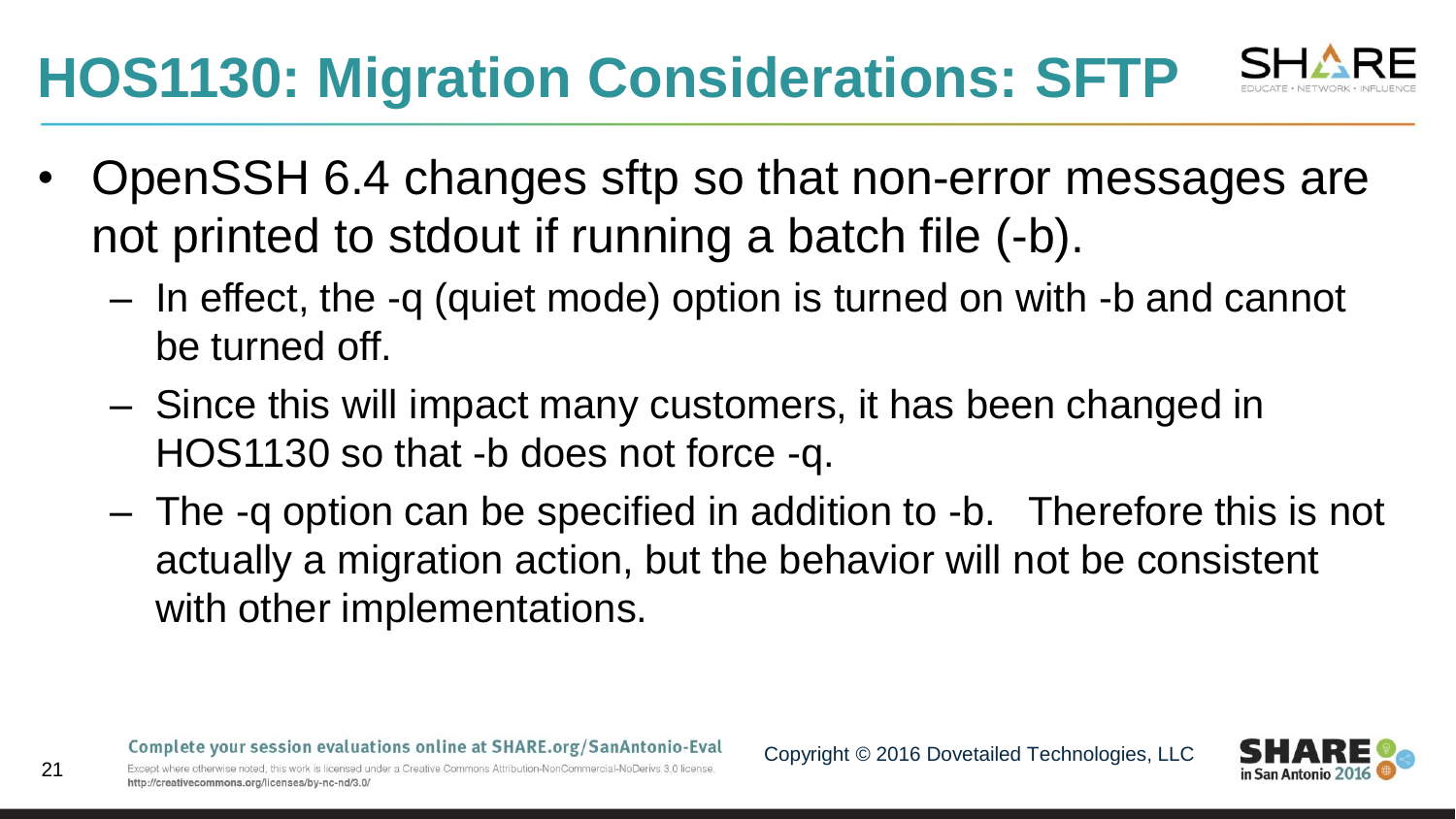#### **HOS1130: Migration Considerations: /dev/random**

- OpenSSH 6.4 no longer supports the use of ssh-rand-helper
- In HOS1130, neither the ssh client or sshd server will run unless the UNIX /dev/random device is working.
	- ICSF support of /dev/random is now **REQUIRED**.
		- Version HCR7780 or later must be installed and running
		- With HCR77A0, a **crypto card is NOT required**!
		- With HCR77A1, CSFRNG check can be skipped by defining resource CSF.CSFSERV.AUTH.CSFRNG.DISABLE in class XFACILIT
	- $-$  If /dev/random is not available, then ssh/sshd will fail with:

FOTS1949 PRNG is not seeded. Please activate the Integrated Cryptographic Service Facility (ICSF)

Complete your session evaluations online at SHARE.org/SanAntonio-Eval

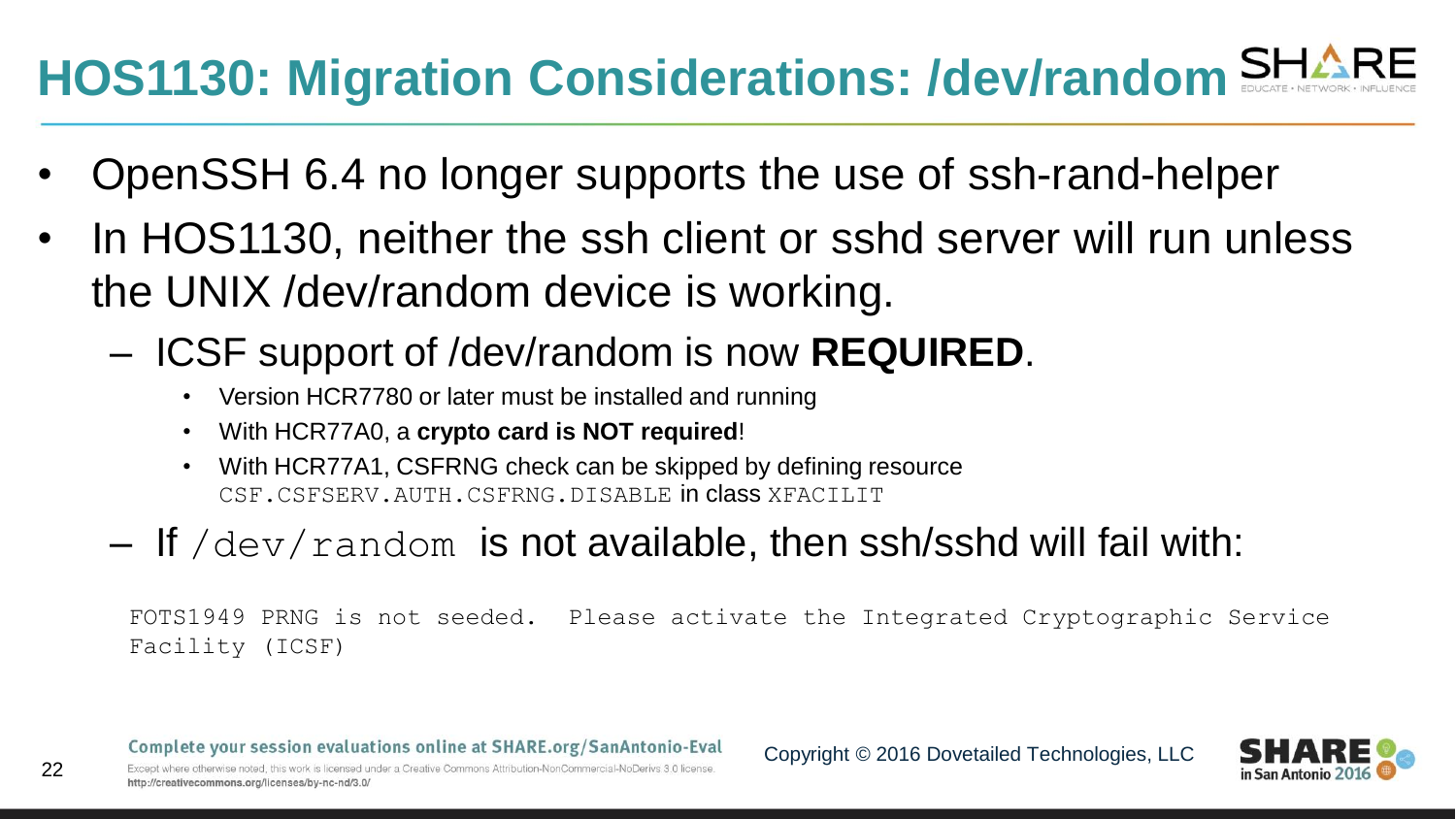#### **HOS1130: Configuration and Tuning**



• Our guide for setup and tuning z/OS OpenSSH:

IBM Ported Tools OpenSSH 1.3 / z/OS V2R2 OpenSSH - Quick Install Guide <http://dovetail.com/docs/pt-quick-inst/index.html>

- Common install customization path
- ICSF (for /dev/random, Ciphers, and MACS)
- LE tuning
- etc.

23

• For more information, see also:

IBM Ported Tools for z/OS: OpenSSH

<http://www.ibm.com/systems/z/os/zos/features/unix/ported/openssh/>

Complete your session evaluations online at SHARE.org/SanAntonio-Eval

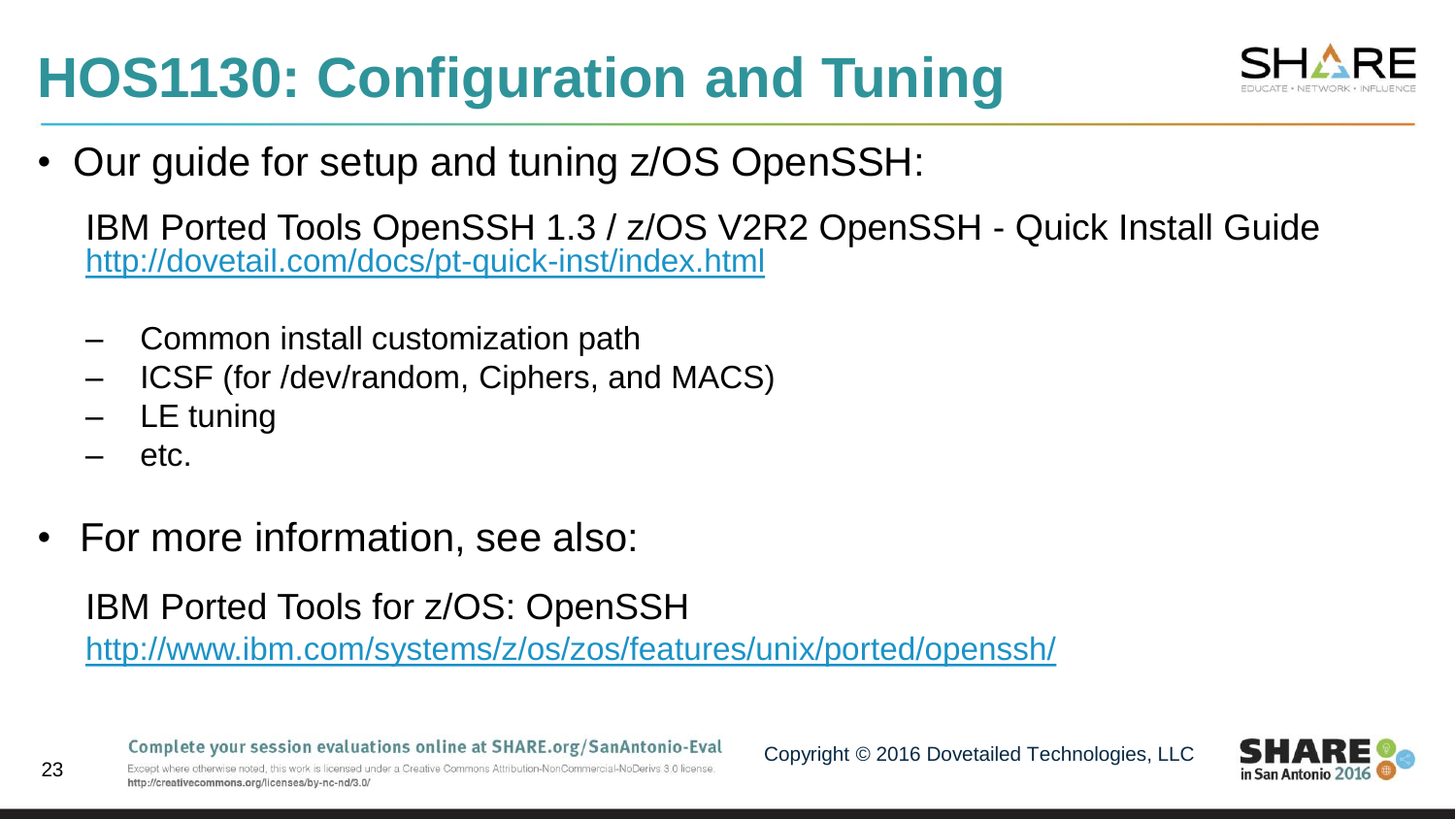

#### **Review: Summary of changes** *HOS2220 PTF UA79909 (available December 2015)*

- z/OS OpenSSH can be configured to run in FIPS 140-2 mode
- Support for GSSAPI/Kerberos authentication
	- Single sign-on interoperability with other Kerberos systems, including Windows Active Directory.
- zEDC enablement of zlib compression feature
- Enhanced SOCKS proxy support
- Can enable/disable ASCII-EBCDIC conversion by channel type
- z/OS V2R2 OpenSSH User's Guide <http://publibz.boulder.ibm.com/epubs/pdf/fot1zo01.pdf>

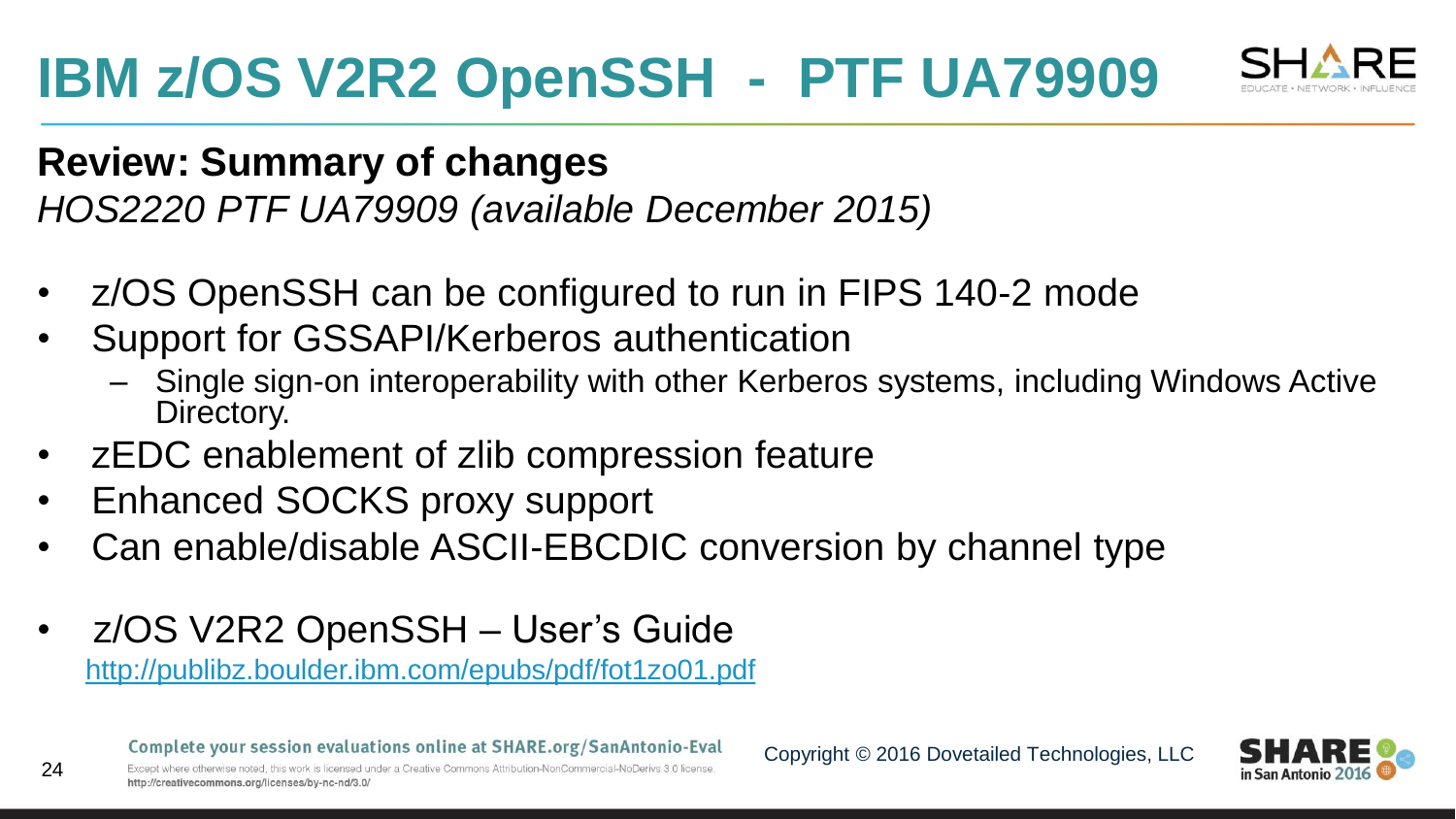

- What is FIPS 140-2?
	- US Government standard for IT systems that process sensitive data.
	- Crypto operations must be done in certified "cryptographic modules"
	- Restricted set of crypto algorithms and operations
	- Cryptographic Module Certification Program jointly operated by NIST (US) and CSEC (Canada)
	- A good overview:

25

"Understanding FIPS 140-2 and z/OS Systems SSL"

[ftp://public.dhe.ibm.com/s390/zos/racf/pdf/share\\_2013\\_02\\_understanding\\_fips\\_and\\_zos\\_system\\_s](ftp://public.dhe.ibm.com/s390/zos/racf/pdf/share_2013_02_understanding_fips_and_zos_system_ssl.pdf) [sl.pdf](ftp://public.dhe.ibm.com/s390/zos/racf/pdf/share_2013_02_understanding_fips_and_zos_system_ssl.pdf)

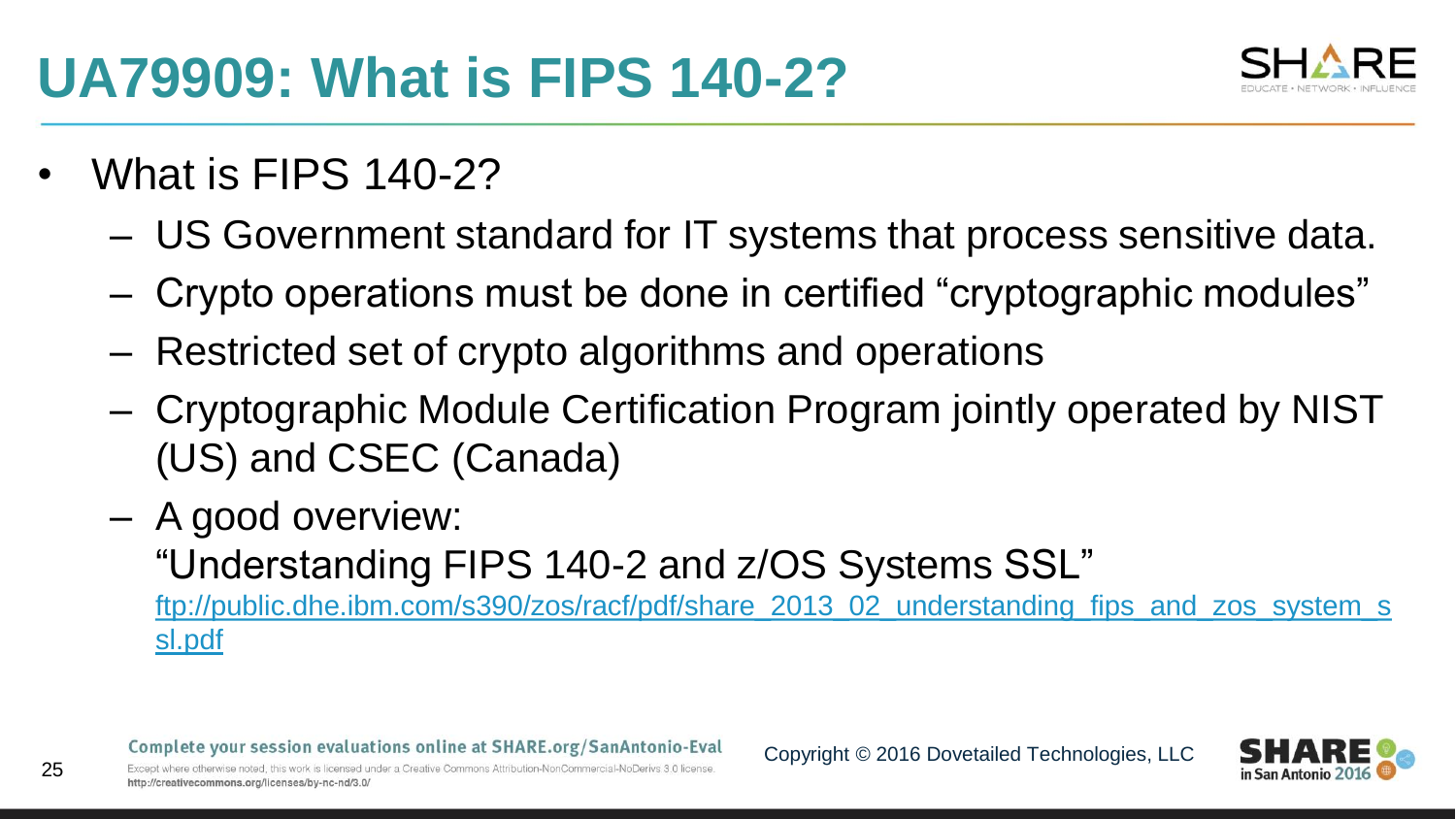#### **UA79909: z/OS OpenSSH FIPSMode**



- Enabled by "FIPSMode=yes" ssh and sshd option
	- on command line, zos\_ssh\_config, or zos\_sshd\_config
- When enabled:
	- Only FIPS compliant crypto algorithms (operations) are allowed
	- All crypto operations are done using ICSF and System SSL
	- All keys must be stored in Key Rings (files not supported)
- **Prerequisites**

- ICSF configured to support FIPS
- CiphersSource/MACsSource/**KexAlgorithmsSource** = ICSF

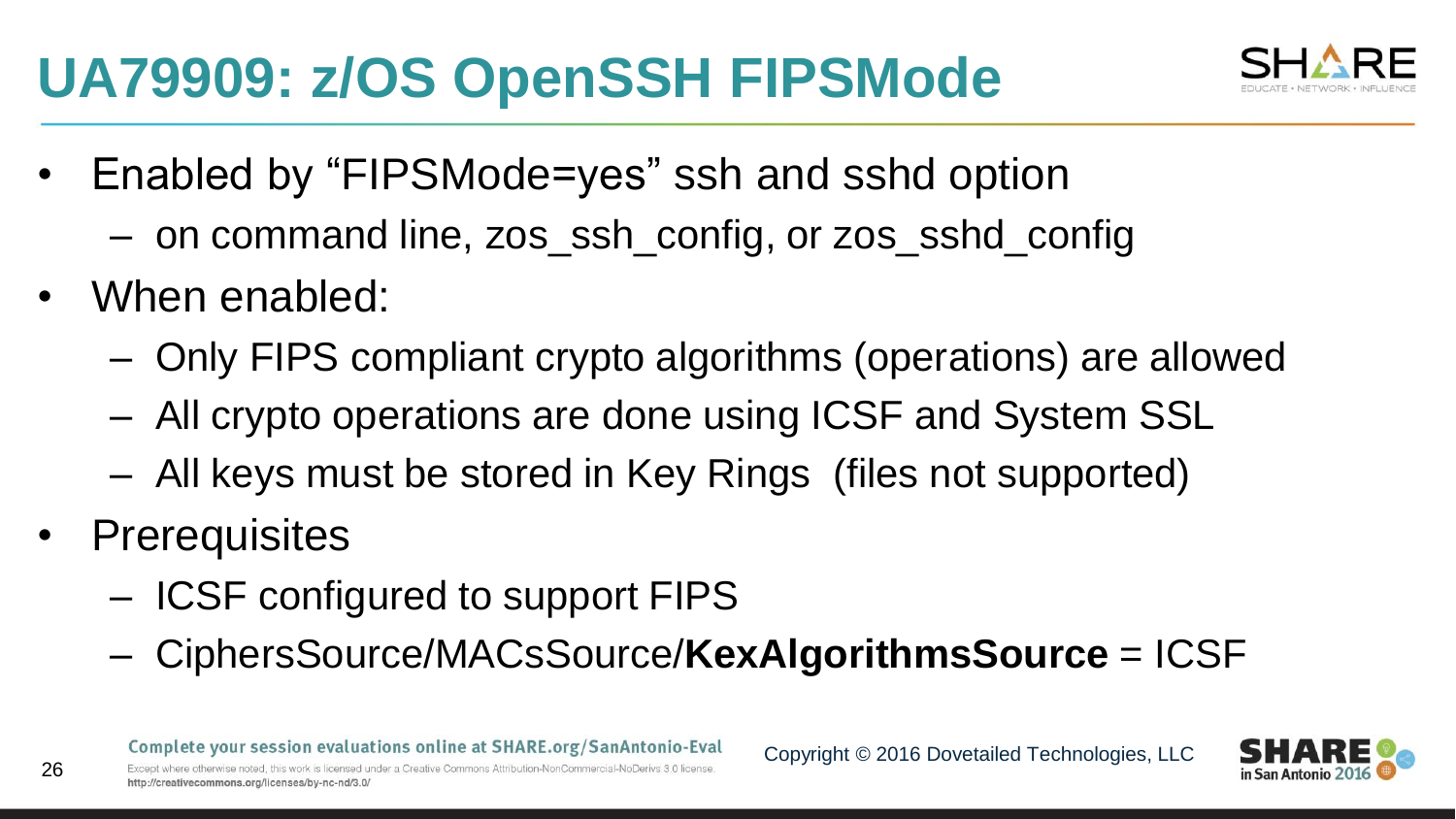# **UA79909: z/OS OpenSSH FIPSMode**



- Prerequisites (continued)
	- **Ciphers** option: algorithms must be limited to: aes128-ctr,aes192-ctr,aes256-ctr,aes128-cbc,aes192-cbc,aes256-cbc, 3des-cbc
	- **MACs** option: algorithms must be limited to: hmac-sha1,hmac-sha2-256,hmac-sha2-512,hmac-sha1-96, hmac-sha1-etm@openssh.com,hmac-sha2-256-etm@openssh.com, hmac-sha2-512-etm@openssh.com,hmac-sha1-96-etm@openssh.com,
	- **KeyAlgorithms** option: algorithms must be limited to: ssh-rsa, ssh-dss
	- **KexAlgorithms** option: algorithms must be limited to: diffie-hellman-group1-sha1,diffie-hellman-group14-sha1, diffie-hellman-group-exchange-sha1,diffie-hellman-group-exchangesha256,ecdh-sha2-nistp256,ecdh-sha2-nistp384,ecdh-sha2-nistp521

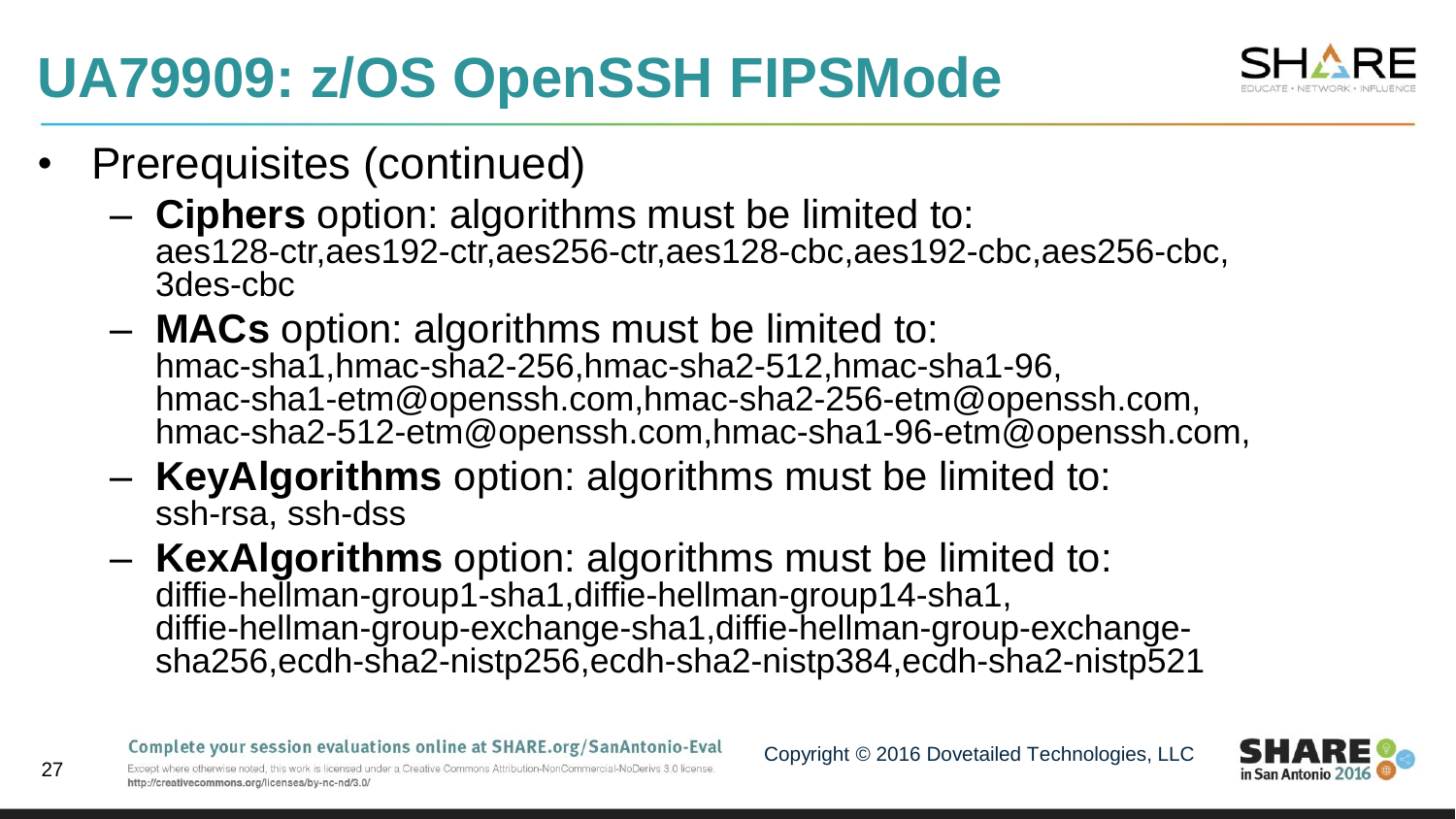# **UA79909: GSSAPI (Kerberos) support**

- z/OS OpenSSH now supports the GSSAPI options from the base open source OpenSSH.
- Includes GSSAPIKeyExchange patches that are included in most Unix/Linux distributions (eliminates rqt. for "known\_hosts")
- Provides for "single sign-on" interoperability with Kerberos enabled clients and servers, included Windows Active Directory.
- **Session #18221 "The Three Headed Dog Ate My SSH Keys!"** (following this session in this room)
- **"Using OpenSSH in a Single Sign-on Corporate Environment with z/OS, Windows, and Linux"** [http://dovetail.com/docs/ssh/kereros\\_sso.pdf](http://dovetail.com/docs/ssh/kereros_sso.pdf)

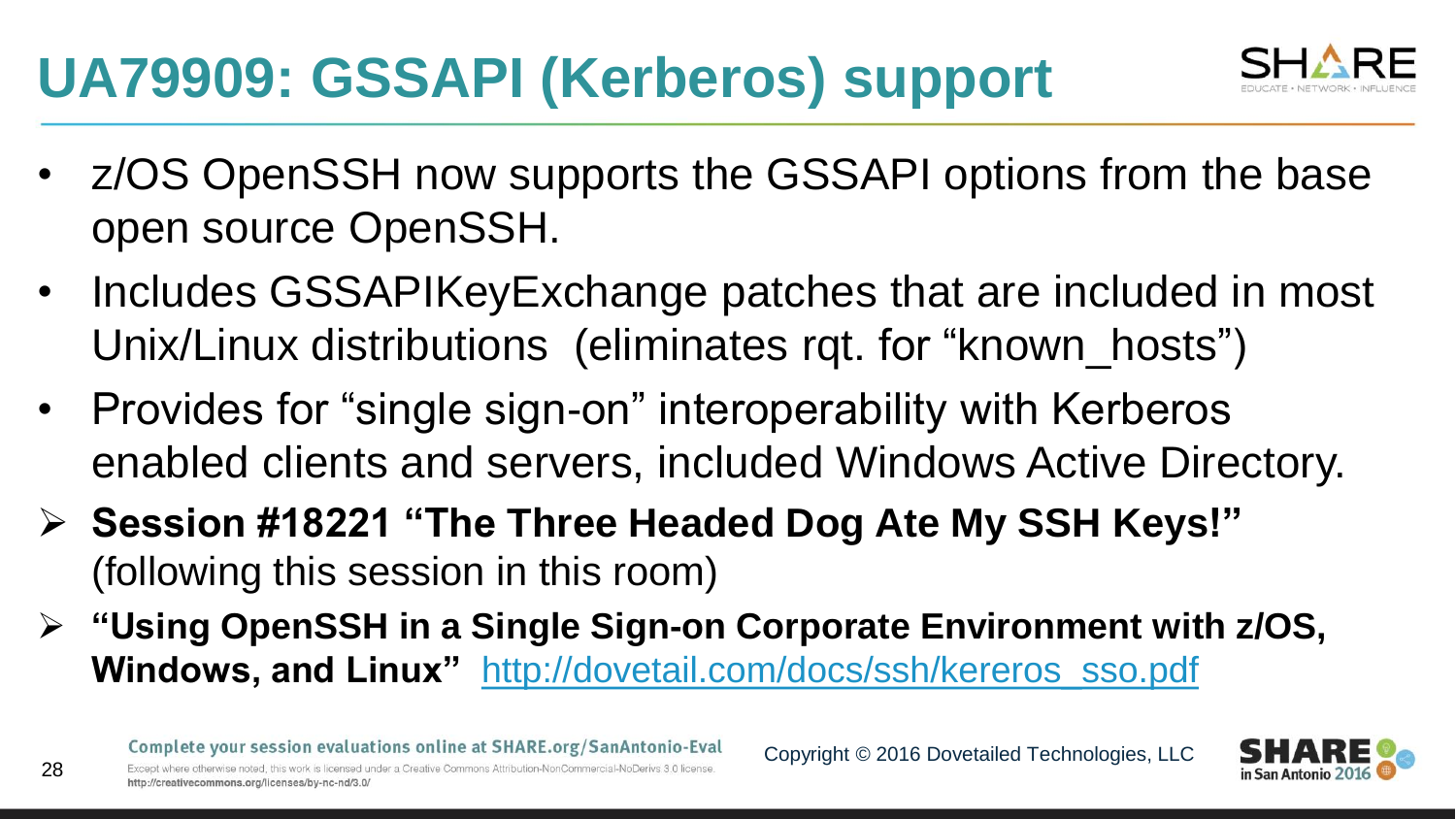#### **UA79909: zEDC-enabled zlib compression**



- z/OS OpenSSH now uses IBM supplied zlib, which will exploit zEDC card(s) if present.
- option: zEDCCompression=yes
	- Specify on: command line, zos\_sshd\_config, zos\_sshd\_config
	- Should **only** specify for sftp/scp sessions.

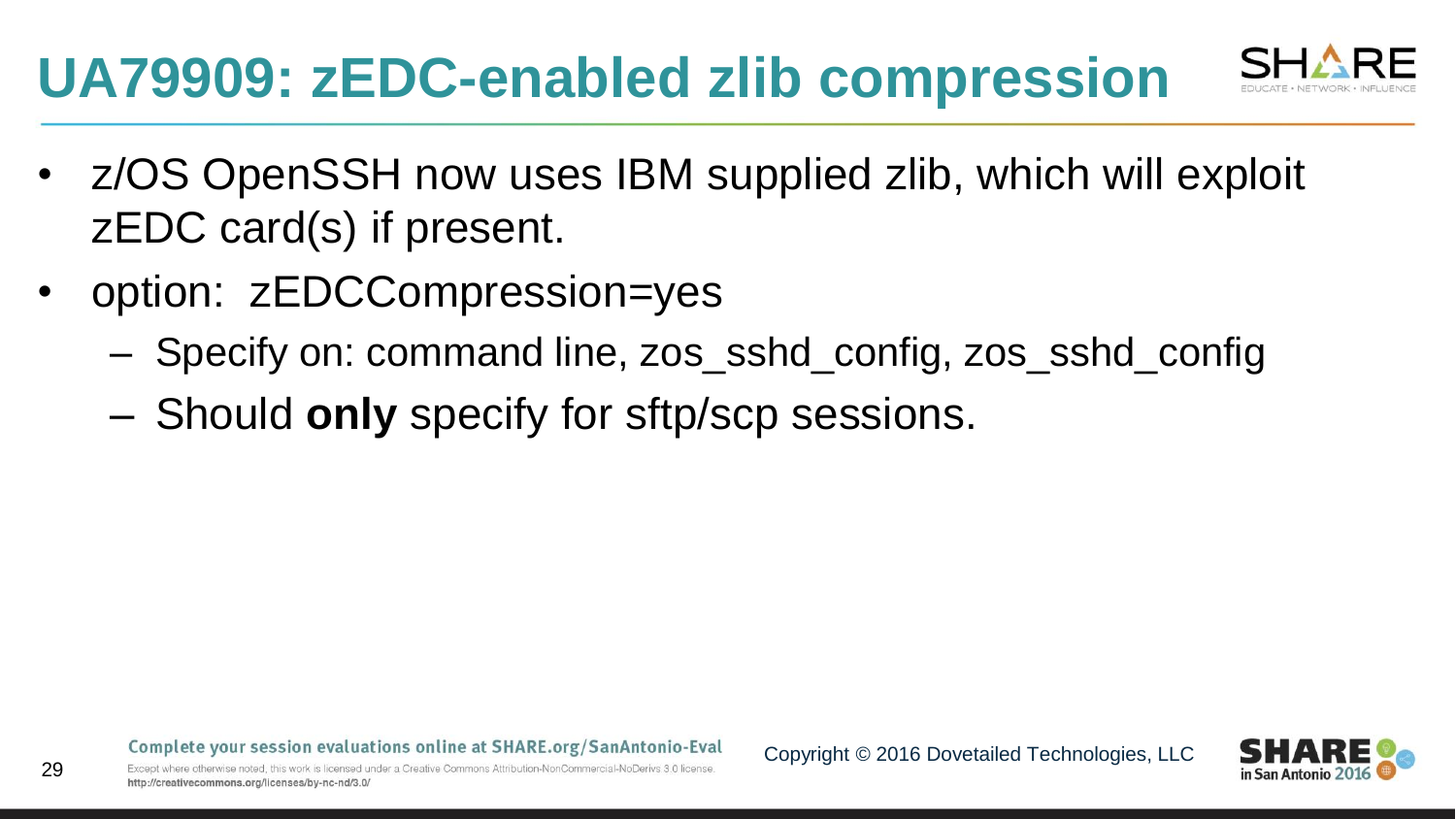# **UA79909: Improved SOCKS proxy support**



- z/OS OpenSSH had previously supported the **ProxyCommand** option, which allows an external command to create a proxy connection.
- UA79909 adds **ProxyUseFdPass** option (from OpenSSH 6.5p1), which allows the external command to navigate the SOCKS proxy and then pass the connection back to ssh and terminate, which eliminates the ongoing overhead of piping the connection through a separate command.
- z/OS does **not** supply a SOCKS proxy client command, but one is available as a free download at dovetail.com

# example ssh\_config Host \*.somedomain.com ProxyCommand **ssh-proxyc** –v –E –p 192.168.1.105:9989 %h %p **ProxyUseFDPass yes**

Complete your session evaluations online at SHARE.org/SanAntonio-Eval

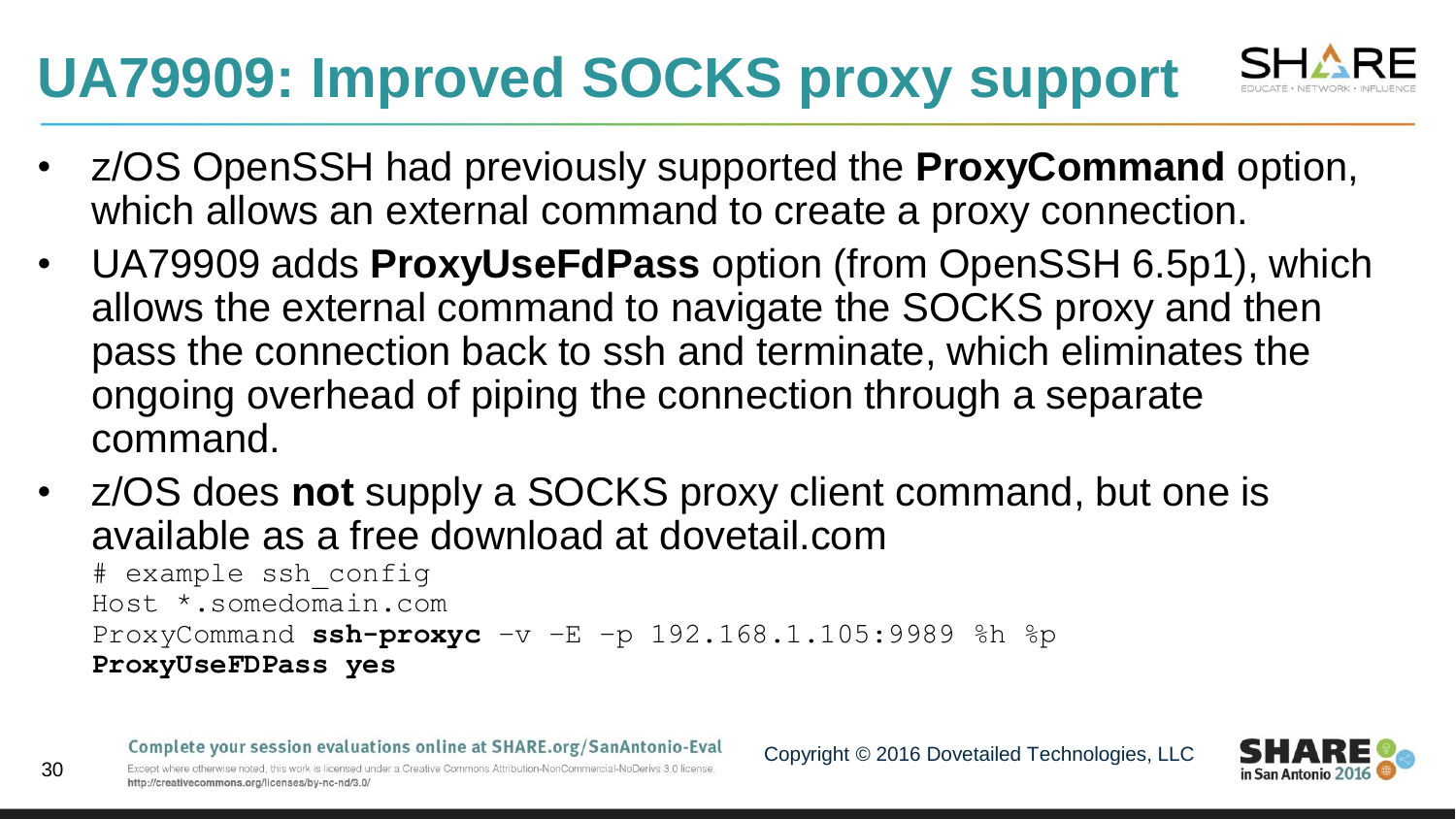# **UA79909: new ChannelConvert option**



- Previously, z/OS OpenSSH conversion is fixed:
	- Convert ASCII<->EBDIC: "shell", "exec"
	- Binary: "subsystem", "direct-tcpip", "forwarded-tcpip", "stdio-forward"
- The new "ChannelConvert" option can be used to change the default (except for "shell")
	- Default: ChannelConvert shell,exec
	- Example:

31

ssh -oChannelConvert=shell user@linux1 cat my.tar | pax -rv

Complete your session evaluations online at SHARE.org/SanAntonio-Eval

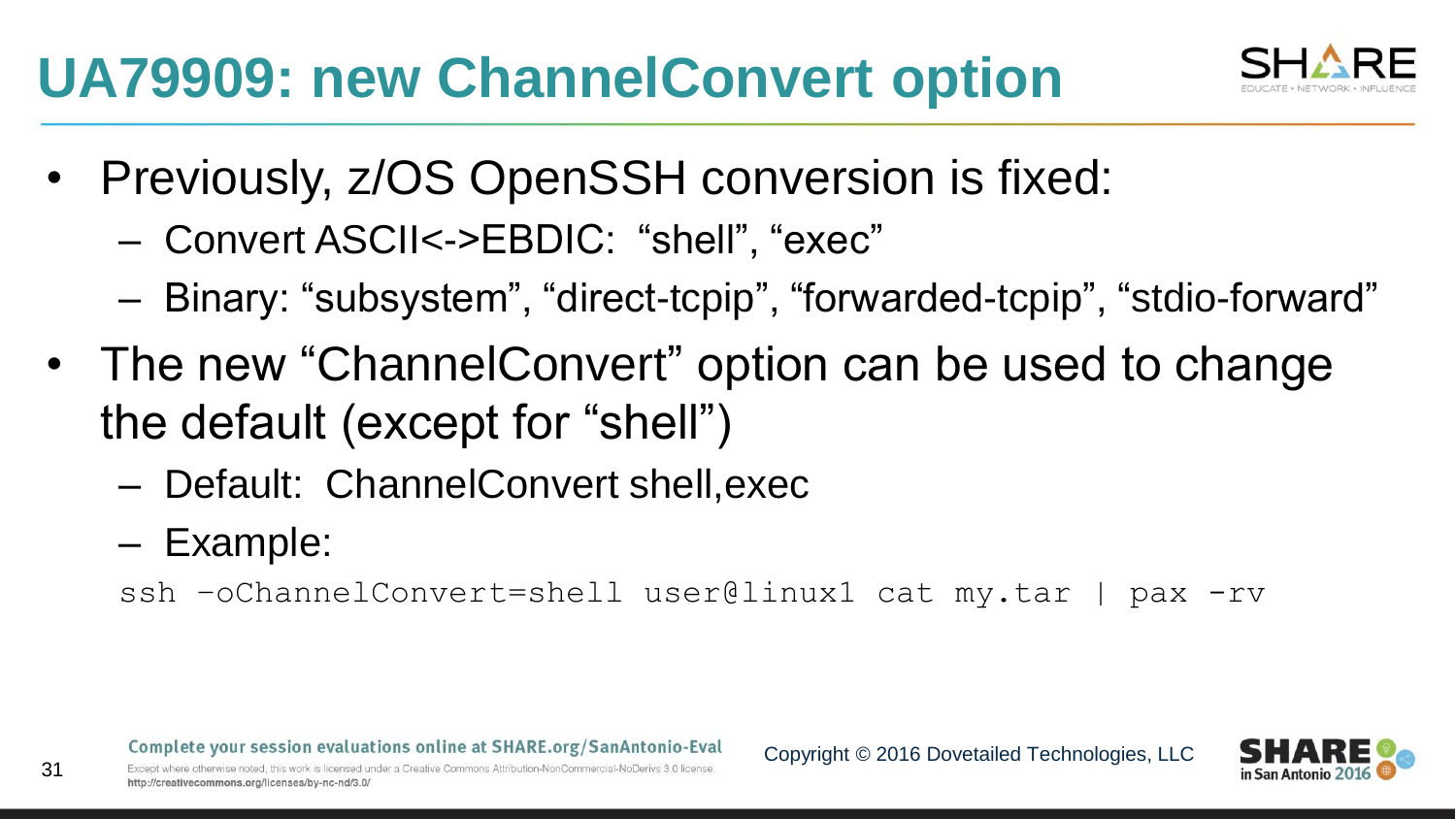#### **References**



- IBM Ported Tools for z/OS 1.3.0: OpenSSH User's Guide (Order Number: SA23-2246-*03*)
- IBM z/OS V2R2 OpenSSH: User's Guide (Order number: SC27-6806-01)
- Dovetailed Technologies Resources ( dovetail.com)
	- IBM Ported Tools OpenSSH / z/OS V2R2 OpenSSH
		- Quick Install Guide

<http://dovetail.com/docs/pt-quick-inst/index.html>

- Using OpenSSH in a Single Sign-on Corporate Environment with z/OS, Windows, and Linux [http://dovetail.com/docs/ssh/kereros\\_sso.pdf](http://dovetail.com/docs/ssh/kereros_sso.pdf)
- Dovetail webinar recordings:
	- [IBM Ported Tools OpenSSH](http://dovetail.com/webinars.html) [–](http://dovetail.com/webinars.html) [Key Authentication](http://dovetail.com/webinars.html)
	- [IBM Ported Tools OpenSSH](http://dovetail.com/webinars.html) [–](http://dovetail.com/webinars.html) [Using Key Rings](http://dovetail.com/webinars.html)
- SSH proxy client. See "ssh-proxyc" at: http://dovetail.com/downloads/coz
- Website References:
	- IBM Ported Tools for z/OS OpenSSH [http://www.ibm.com/servers/eserver/zseries/zos/unix/ported/openssh/](http://www.ibm.com/systems/z/os/zos/features/unix/ported/openssh/)
	- OpenSSH <http://www.openssh.org/>

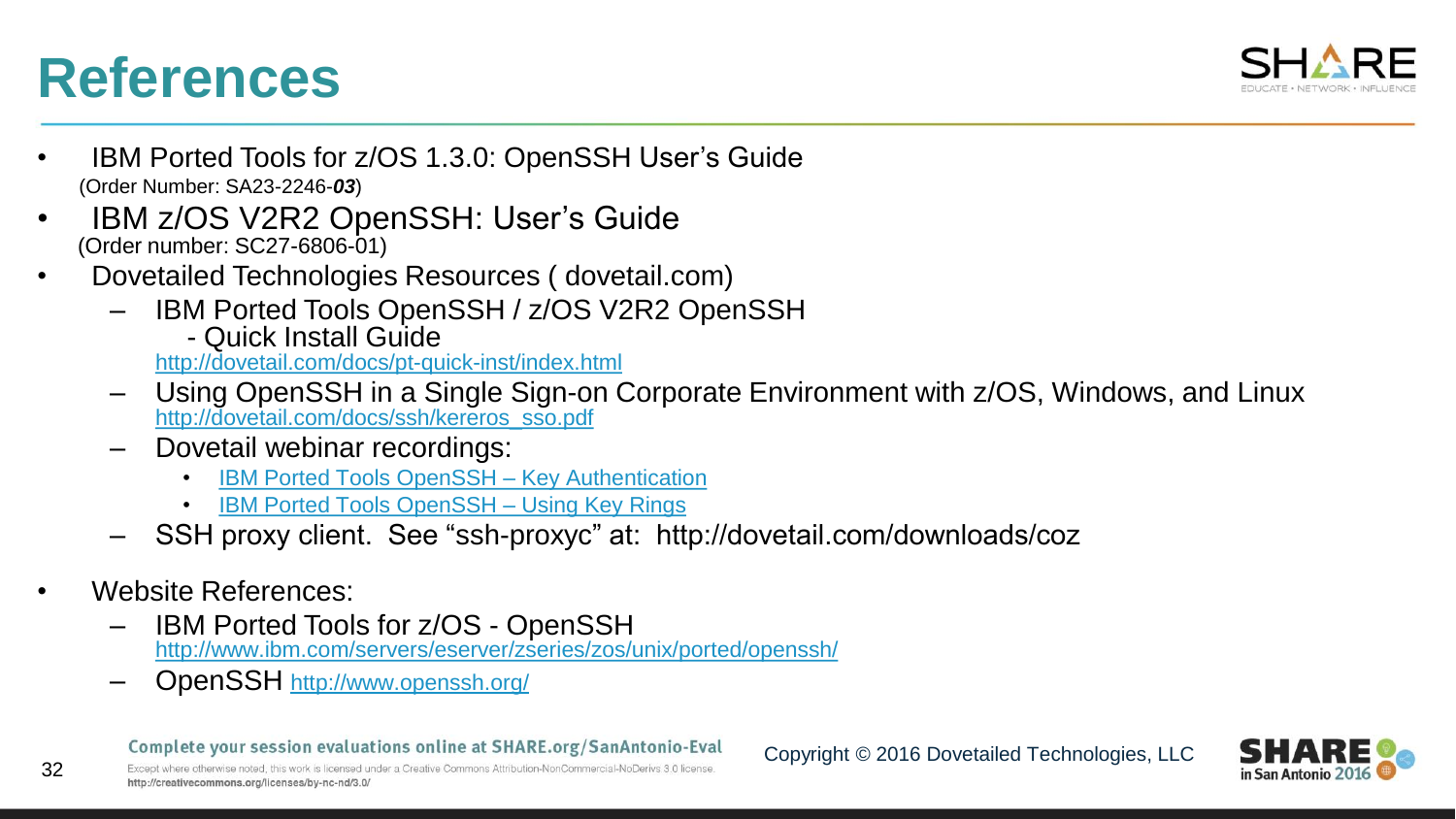#### **References**



- ICSF Reference Guides:
	- z/OS Cryptographic Services ICSF Overview (Order Number: SA22-7519)
	- z/OS Cryptographic Services ICSF Administrator's Guide (Order Number: SA22-7521)
	- z/OS Cryptographic Services ICSF System Programmer's Guide (Order Number: SA22-7520)
	- z/OS Cryptographic Services ICSF Application Programmer's Guide

(Order Number: SA22-7522)

- z/OS Cryptographic Services Writing PKCS #11 Applications (Order Number: SA23-2231)
- <ftp://public.dhe.ibm.com/s390/zos/icsf/pdf/OA45548.pdf>
- **Other References:**

- Program Directory for IBM Ported Tools for z/OS (V1.3.0) (Order Number: GI10-0769)
- Understanding FIPS 140-2 and z/OS Systems SSL [ftp://public.dhe.ibm.com/s390/zos/racf/pdf/share\\_2013\\_02\\_understanding\\_fips\\_and\\_zos\\_system\\_ssl.pdf](ftp://public.dhe.ibm.com/s390/zos/racf/pdf/share_2013_02_understanding_fips_and_zos_system_ssl.pdf)

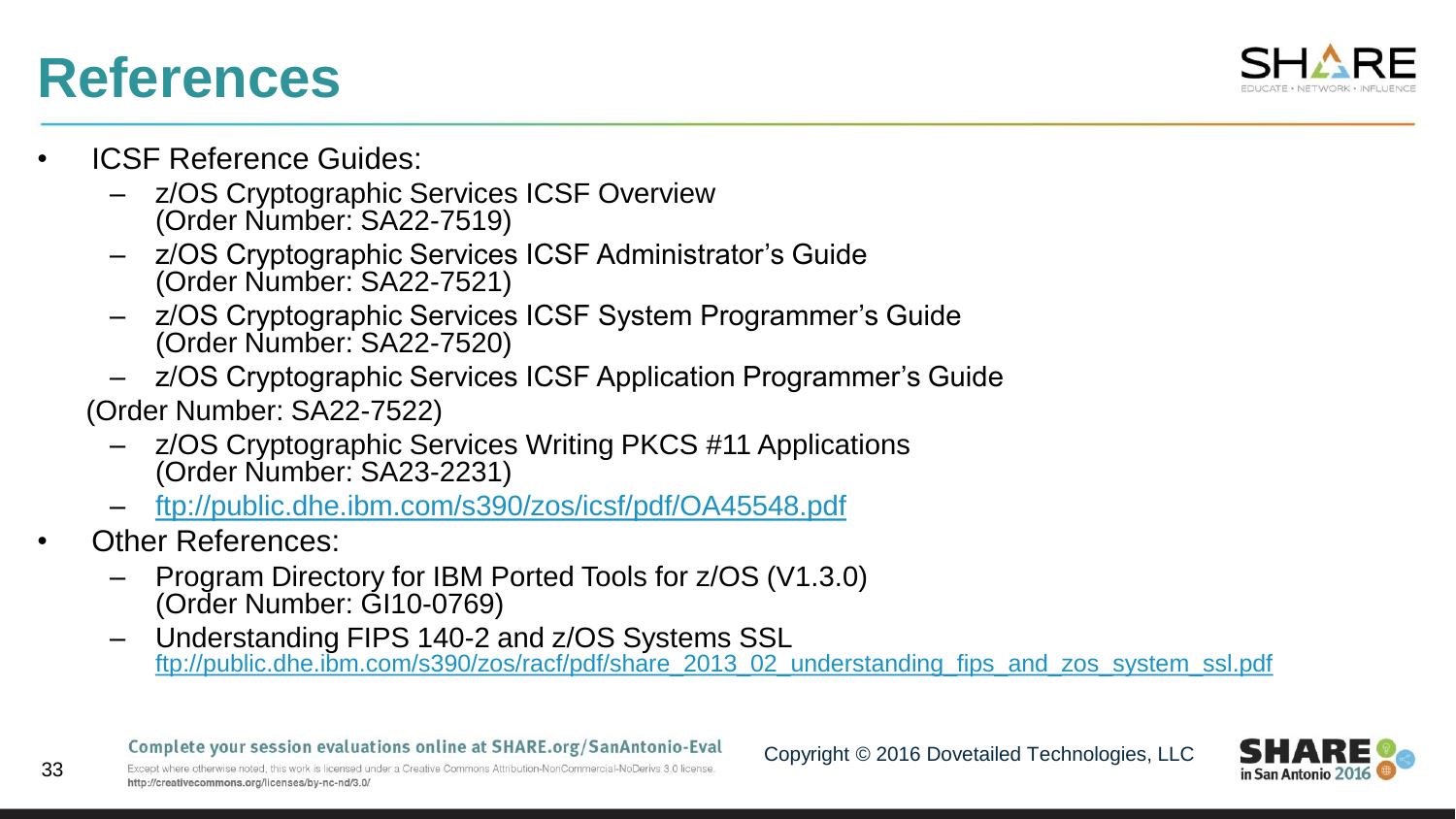# **Appendix: HOS1130 Configuration and Tuning LARE**

• The following information is taken from:

IBM Ported Tools OpenSSH / z/OS V2R2 OpenSSH - Quick Install Guide <http://dovetail.com/docs/pt-quick-inst/index.html>

• For more information, see also:

#### IBM Ported Tools for z/OS: OpenSSH

<http://www.ibm.com/servers/eserver/zseries/zos/unix/ported/openssh/index.html>

Complete your session evaluations online at SHARE.org/SanAntonio-Eval

Except where otherwise noted, this work is licensed under a Creative Commons Attribution-NonCommercial-NoDeriys 3.0 license http://creativecommons.org/licenses/by-nc-nd/3.0/

34

Copyright © 2016 Dovetailed Technologies, LLC

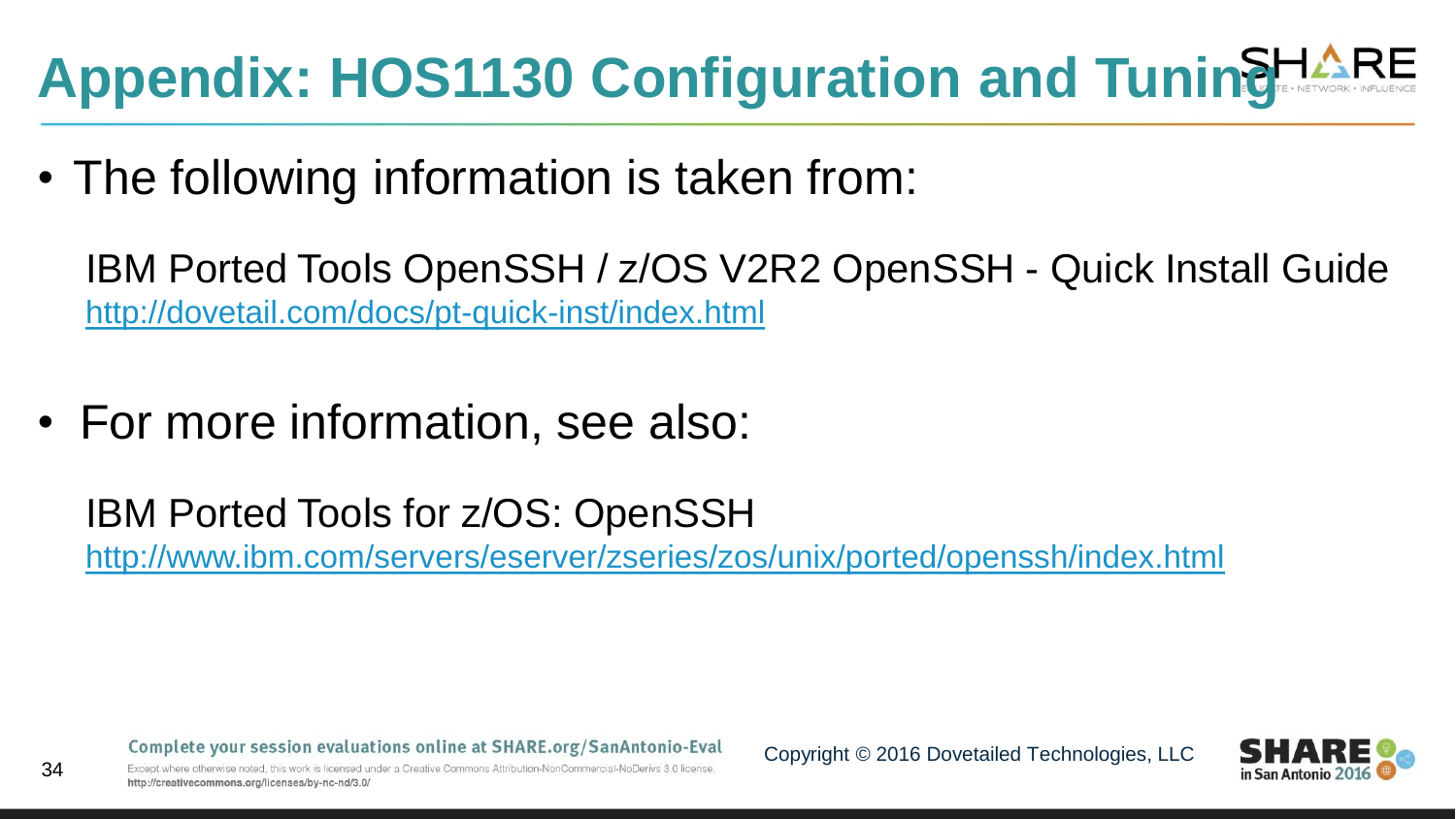# **Using ICSF to enable /dev/random**



- Required for HOS1130
- Need to allow required users access to ICSF CSFRNG service. For most environments, this can be granted to all:

RDEFINE CSFSERV CSFRNG UACC(NONE) PERMIT CSFRNG CLASS(CSFSERV) ID(\*) ACCESS(READ) SETROPTS RACLIST(CSFSERV) REFRESH

- You must authorize all userids that use ssh including both **sshd** userids.
- **Note:** With HCR77A1, this can be skipped by defining resource CSF.CSFSERV.AUTH.CSFRNG.DISABLE in class XFACILIT

#### To test (from a normal z/OS user UNIX shell):

\$ head /dev/random | od -x

http://creativecommons.org/licenses/by-nc-nd/3.0/

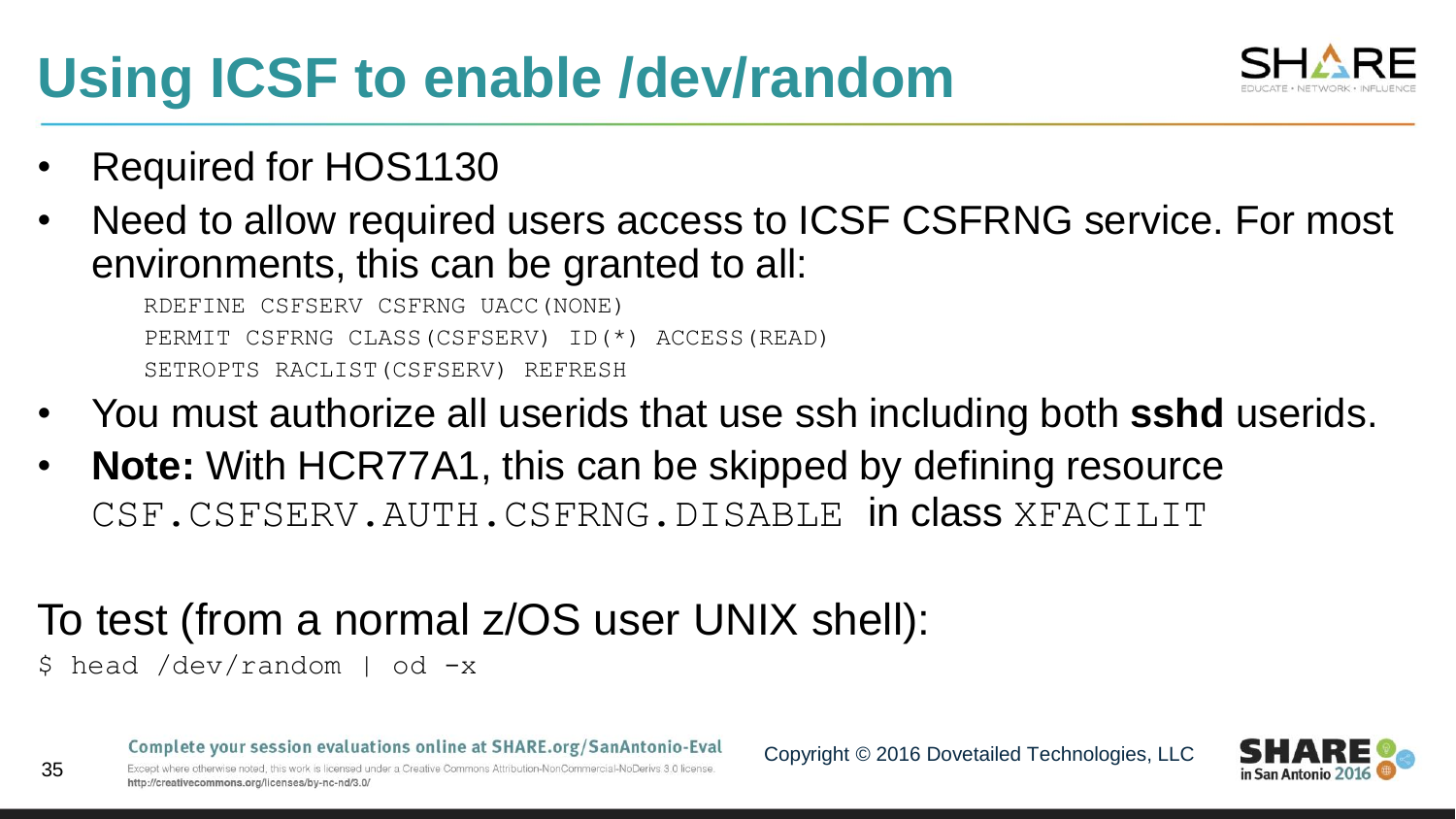• ICSF must be active

http://creativecommons.org/licenses/by-nc-nd/3.0/

- CPACF processor feature 3863
	- free and enabled by default in most countries
- Properly configured, ICSF and CPACF instructions can reduce overall CPU usage by > 50%.
- PTF for APAR OA45548 must be installed to take advantage of AES-CTR mode.

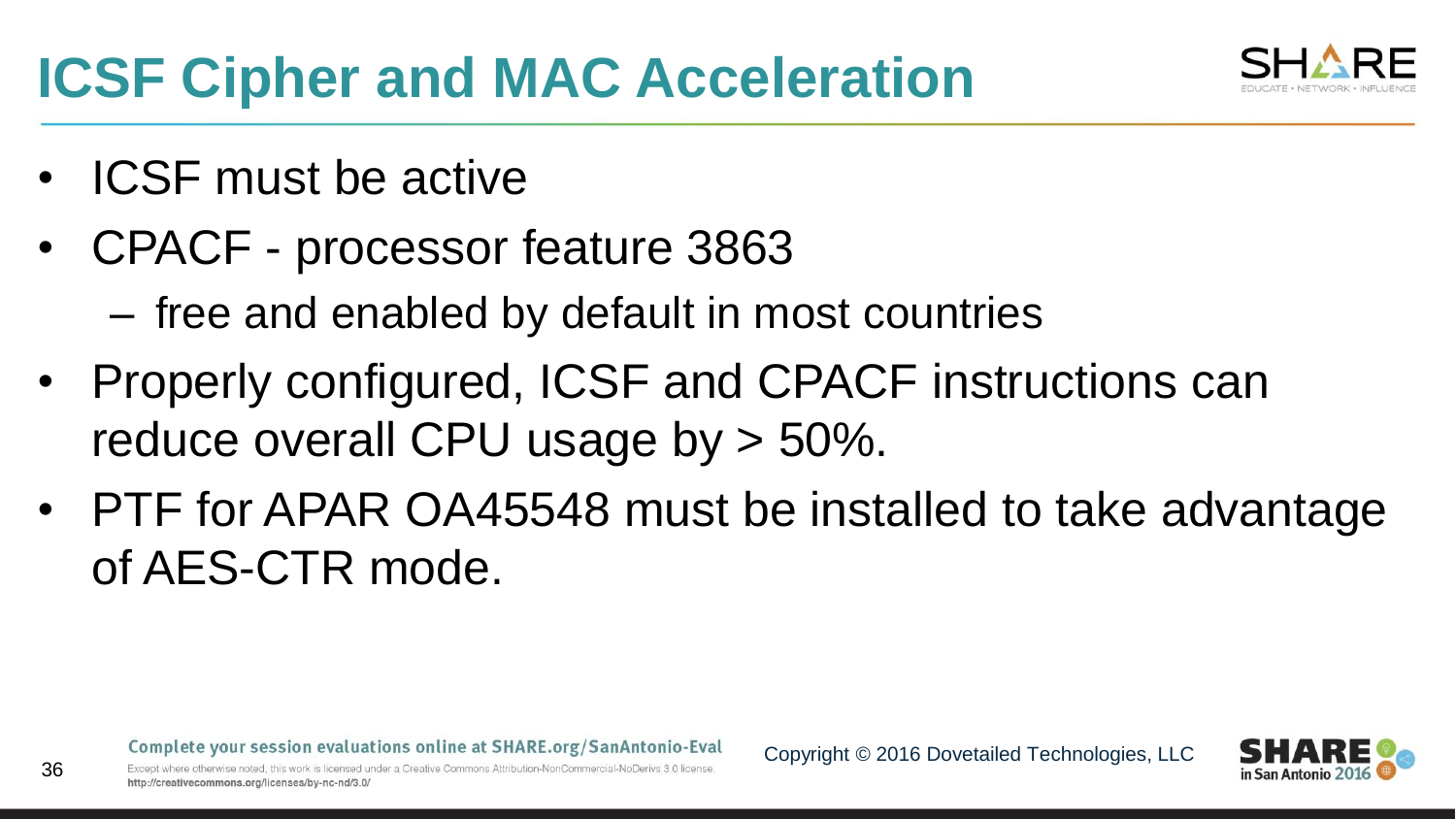

- The following CSFSERV profiles control access:
	- CSFIQA ICSF Query Algorithm
	- CSF1TRC PKCS #11 Token record create
	- CSF1TRD PKCS #11 Token record delete
	- CSF1SKE PKCS #11 Secret key encrypt
	- CSF1SKD PKCS #11 Secret key decrypt
	- CSFOWH One-Way Hash Generate

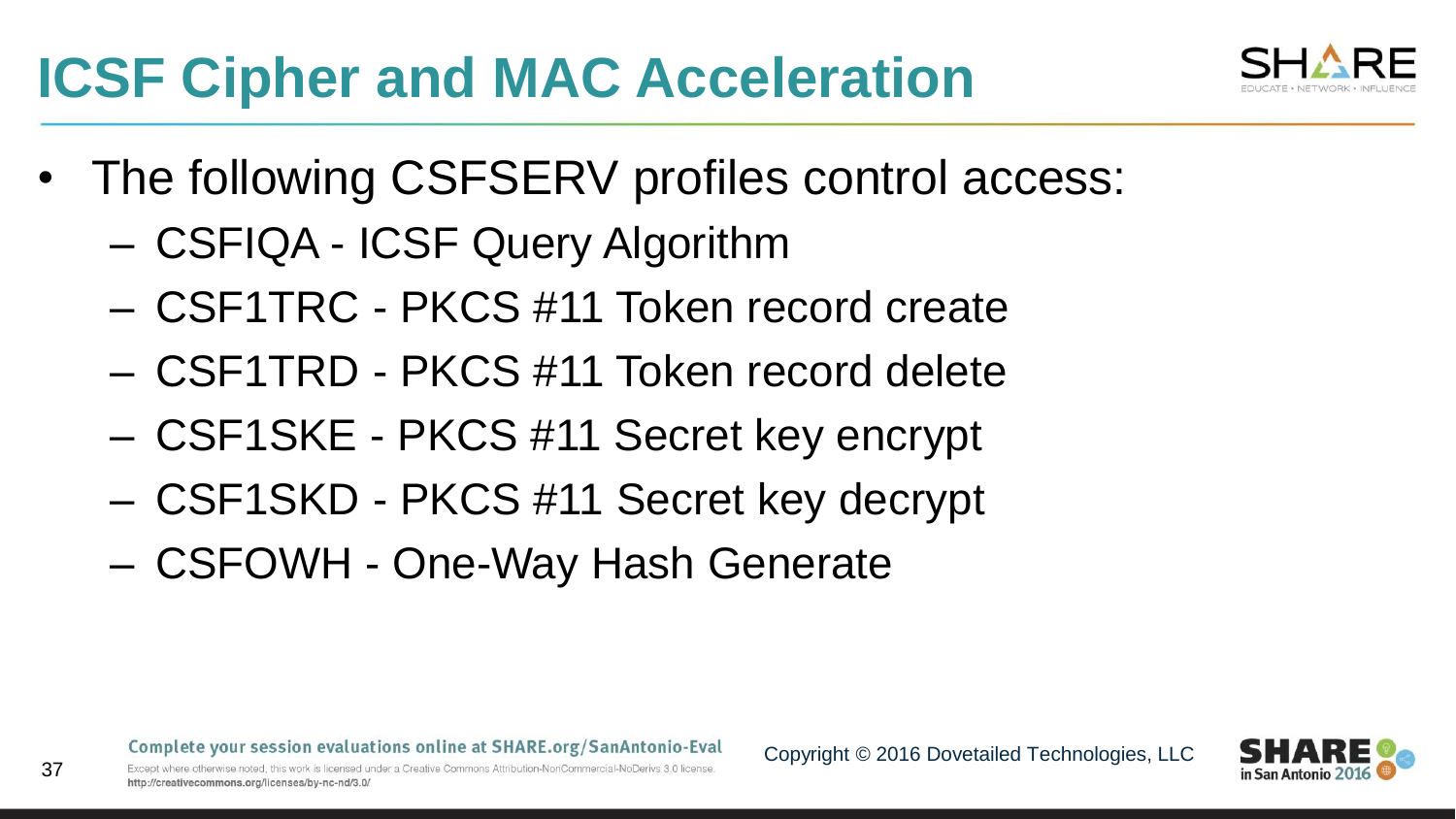

**RDEFINE CSFIQA CLASS(CSFSERV) UACC(NONE)**

**RDEFINE CSF1TRC CLASS(CSFSERV) UACC(NONE)**

**RDEFINE CSF1TRD CLASS(CSFSERV) UACC(NONE)**

**RDEFINE CSF1SKE CLASS(CSFSERV) UACC(NONE)**

**RDEFINE CSF1SKD CLASS(CSFSERV) UACC(NONE)**

**RDEFINE CSFOWH CLASS(CSFSERV) UACC(NONE)**

**/\* permit all, some users, or a group: \*/**

**PERMIT CSFIQA CLASS(CSFSERV) ID(\*) ACCESS(READ)**

**...** 

**SETROPTS CLASSACT(CSFSERV)**

**SETROPTS RACLIST(CSFSERV) REFRESH**

*Note:* You must authorize all userids that use ssh including both sshd userids.

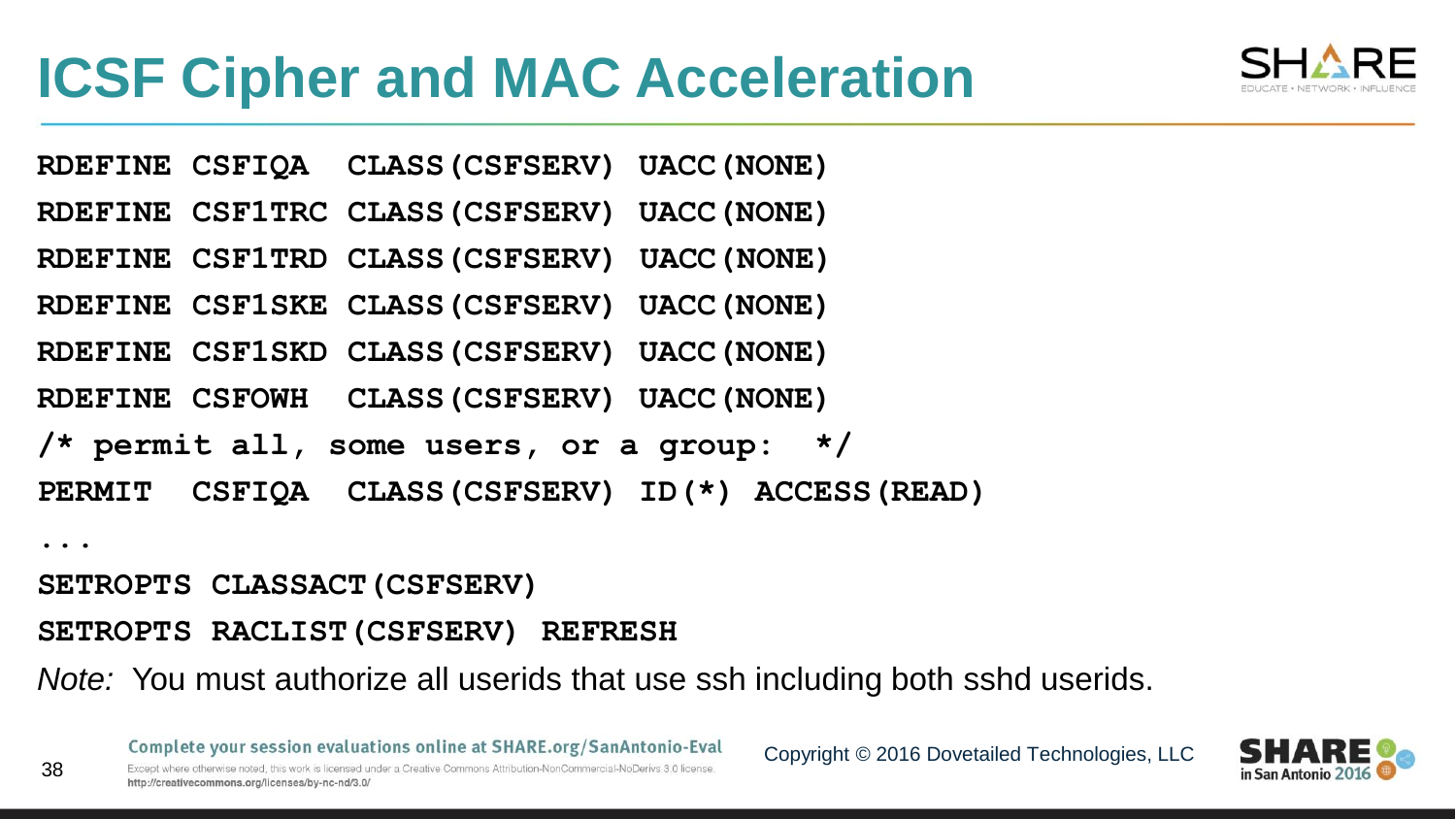

- Configuration of sshd config and ssh config Ciphers and MACs options
	- The HOS1130 shipped versions of these files are optimized to choose the best fit with conventional OpenSSH installations along with ICSF acceleration
	- See the guide for information/implications reordering these lists
- Update both  $z/OS$  specific configuration files:
	- /etc/ssh/zos ssh\_config and /etc/ssh/zos\_sshd\_config

# Use either software or ICSF for Ciphers and MACs CiphersSource **any** MACsSource **any**

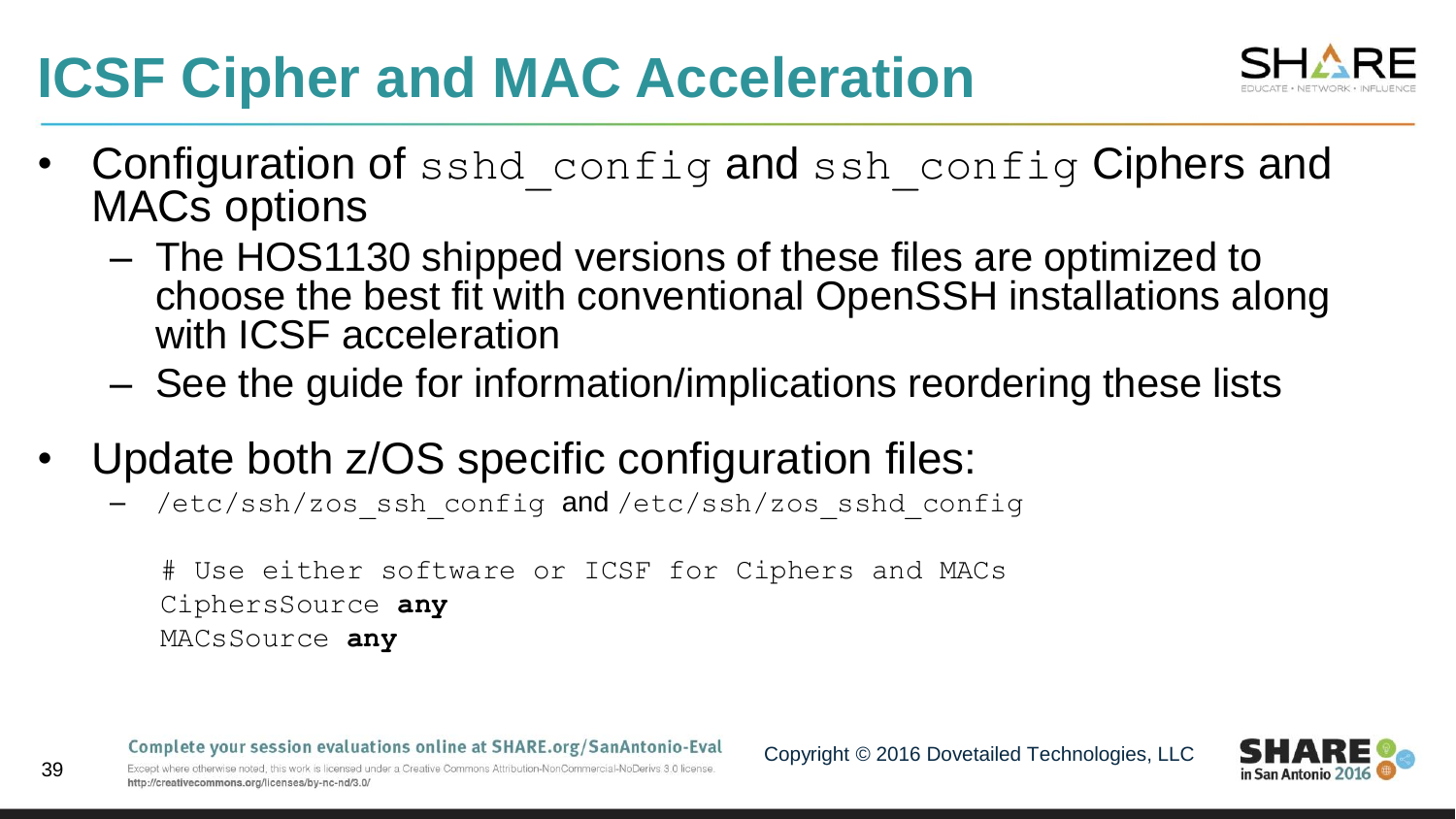# **HCR77A1 performance enhancement option**

**RDEFINE CSF.CSFSERV.AUTH.CSFOWH.DISABLE CLASS(XFACILIT) UACC(READ) RDEFINE CSF.CSFSERV.AUTH.CSFRNG.DISABLE CLASS(XFACILIT) UACC(READ) SETROPTS CLASSACT(XFACILIT) SETROPTS RACLIST(XFACILIT) REFRESH**

- Defining these profiles in the XFACILIT class will disable SAF/RACF checks for CSFOWH (hash) and CSFRNG (random number) APIs.
- Since ICSF uses CPACF instructions for these anyway (which can't be protected by SAF/RACF), this is usually an acceptable option.

Copyright © 2016 Dovetailed Technologies, LLC

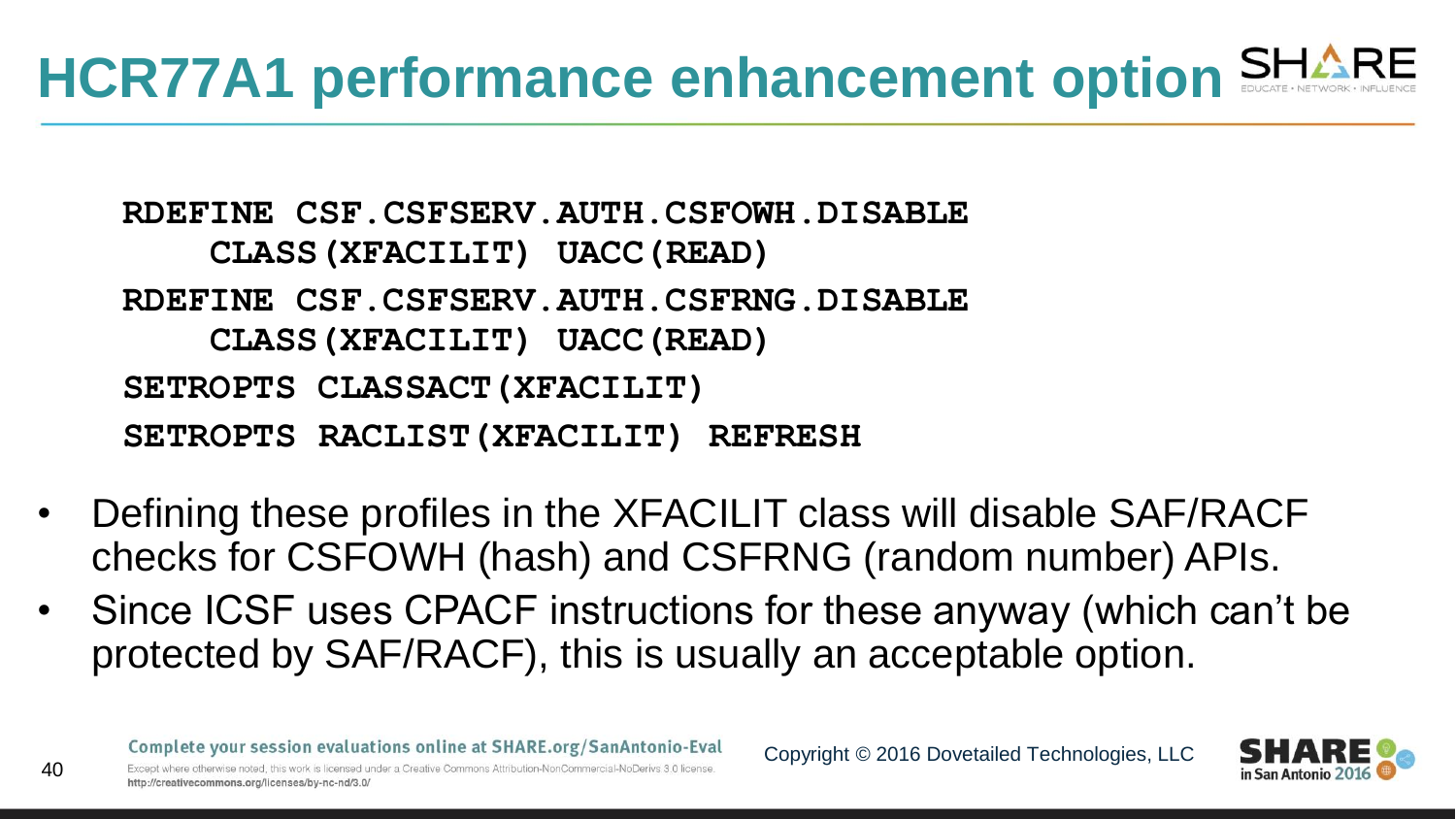# **Verifying ICSF setup**

**…**

41



• Run the ssh client under TSO OMVS (new feature!)

/SYSTEM/home/user> **ssh –vvv [myuser@127.0.0.1](mailto:myuser@127.0.0.1)**

**debug1: zsshVerifyIcsfSetup: ICSF FMID is 'HCR77A0'** debug2: --------------------debug2: CRYPTO SIZE KEY SOURCE debug2: **debug2: AES 256 CLEAR CPU** debug2: DES 56 CLEAR CPU

Complete your session evaluations online at SHARE.org/SanAntonio-Eval

Copyright © 2016 Dovetailed Technologies, LLC

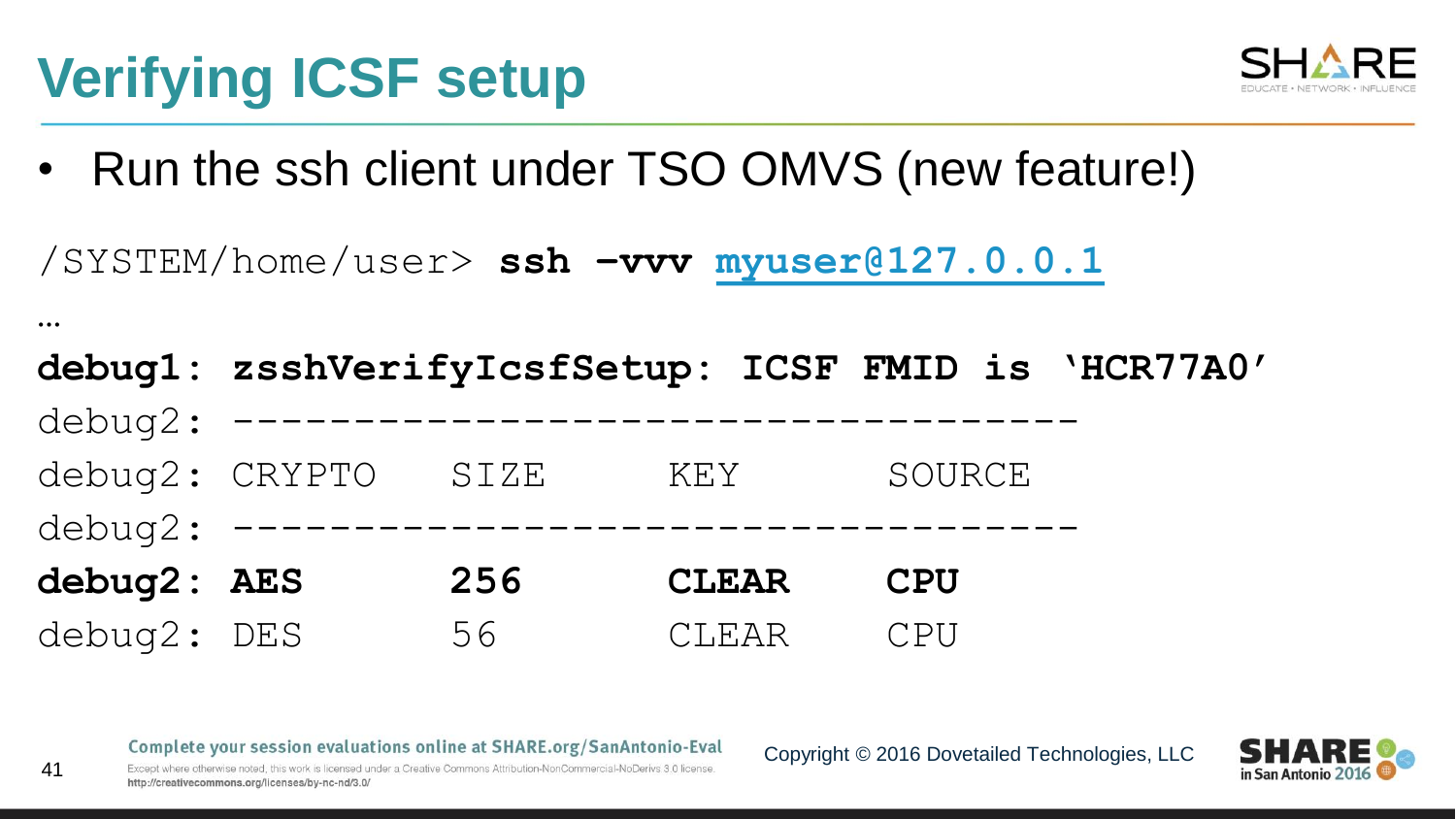

| $\ddotsc$       |     |           |            |
|-----------------|-----|-----------|------------|
| $debuq2: MDC-2$ | 128 | NA        | CPU        |
| debug2: MDC-4   | 128 | NA        | CPU        |
| debug2: MD5     | 128 | NA        | SW         |
| debug2: SHA-1   | 160 | <b>NA</b> | <b>CPU</b> |
| debug2: SHA-2   | 512 | <b>NA</b> | <b>CPU</b> |
| debug2: TDES    | 168 | CLEAR     | <b>CPU</b> |

**Note:** SOURCE=CPU means CPACF, which is what ICSF uses for SSH Cipher and MAC acceleration.

**Note:** The strength/size is the largest bit length supported by the facility. In the display above, AES-128, AES-192, and AES-256 are supported via ICSF with CPACF.

Complete your session evaluations online at SHARE.org/SanAntonio-Eval

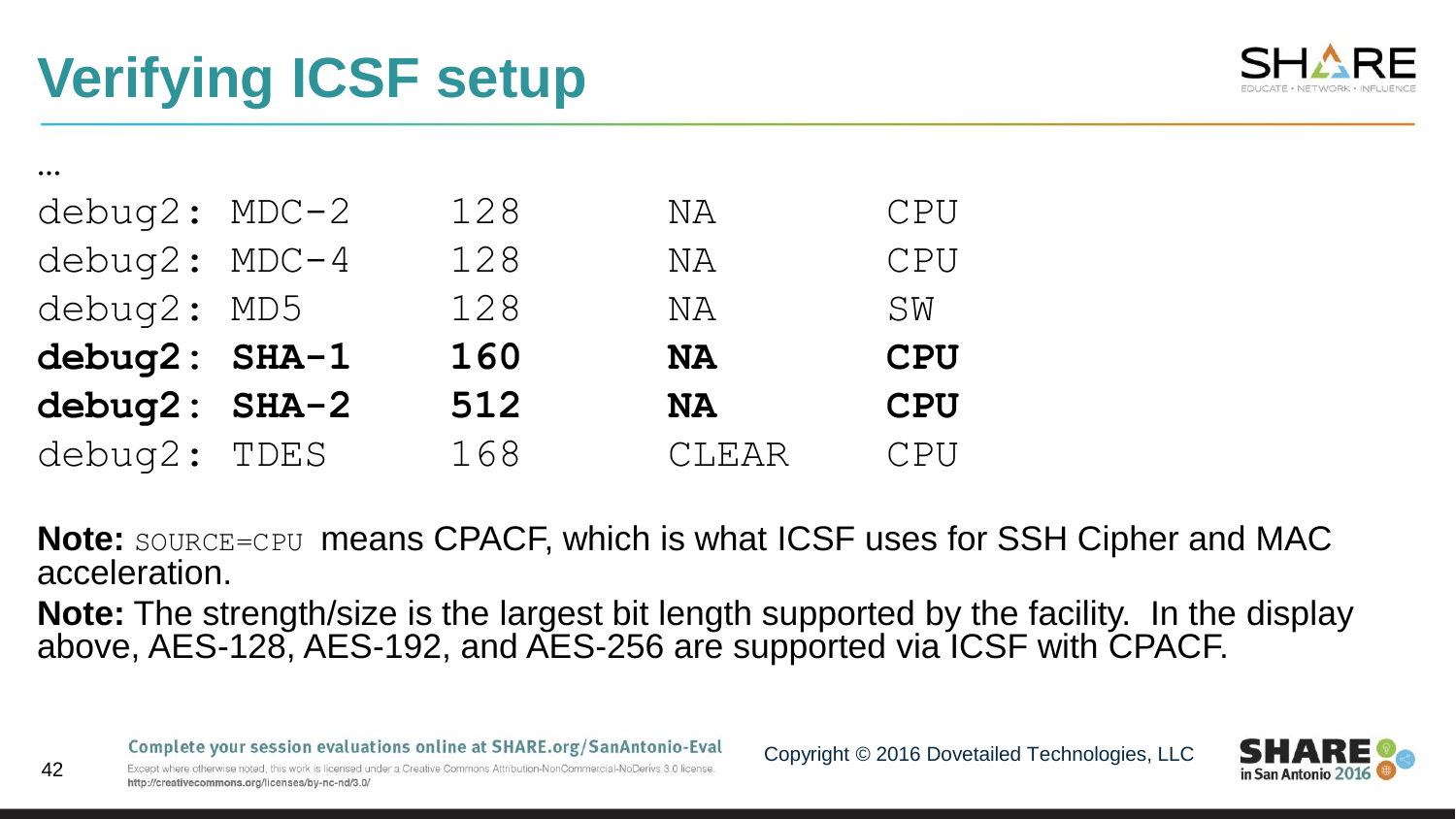…

43



debug1: mac setup by alg: hmac-sha1 from source ICSF debug1: zsshIcsfMacInit (429): CSFPTRC successful: return code =  $0$ , reason code =  $0$ , handle = 'SYSTOK-SESSION-ONLY 00000000S

#### *Note:* These messages indicate that ICSF was used for MAC hmac-sha1

Complete your session evaluations online at SHARE.org/SanAntonio-Eval

Copyright © 2016 Dovetailed Technologies, LLC

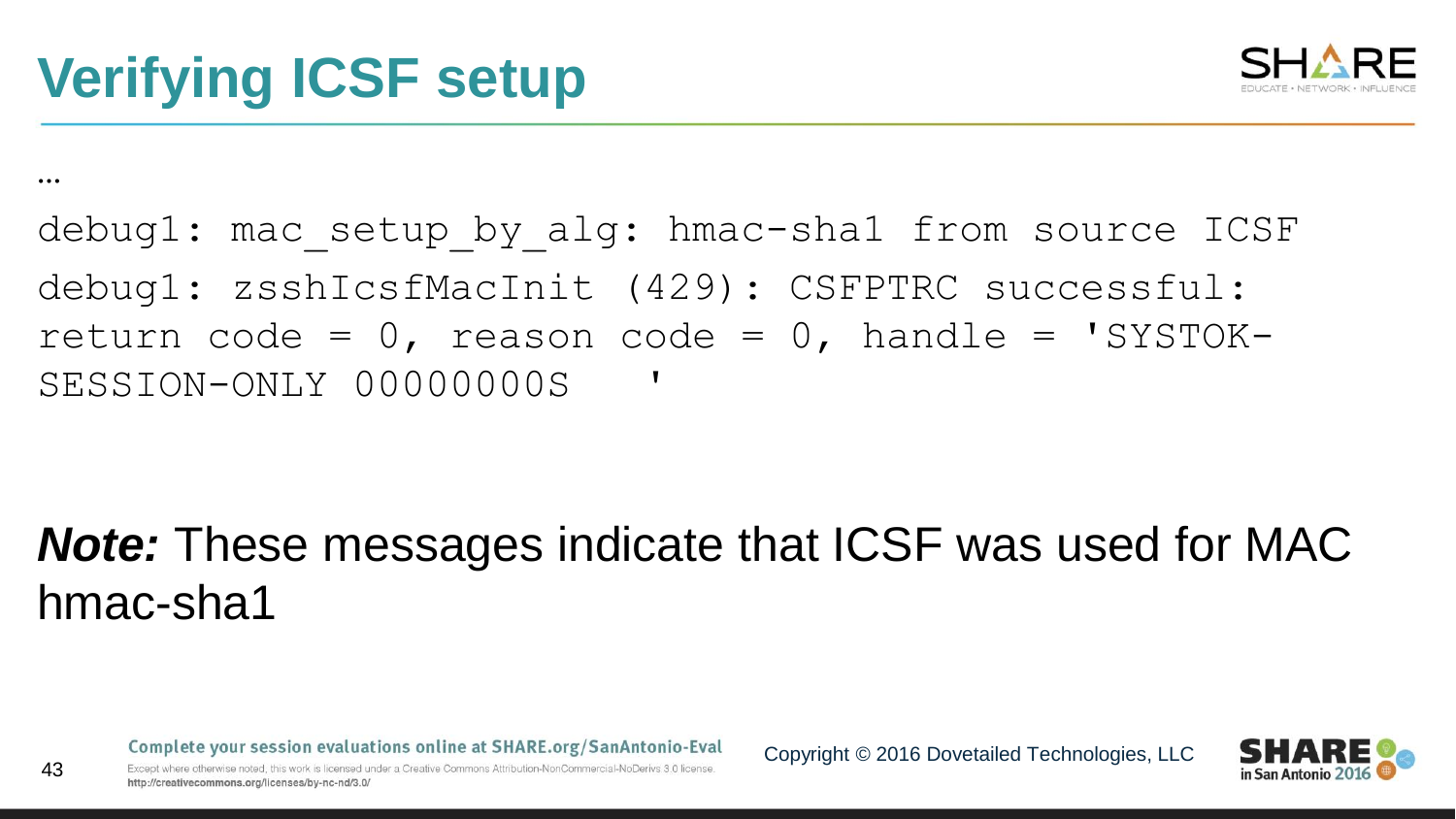

… debug1: cipher init: aes128-ctr from source ICSF debug1: zsshIcsfCipherInit (977): CSFPTRC successful: return code =  $0$ , reason code =  $0$ , handle = 'SYSTOK-SESSION-ONLY 00000003S

*Note:* These messages indicate that ICSF was used for Cipher aes128-ctr

Complete your session evaluations online at SHARE.org/SanAntonio-Eval

44 Except where otherwise noted, this work is licensed under a Creative Commons Attribution-NonCommercial-NoDeriys 3.0 license http://creativecommons.org/licenses/by-nc-nd/3.0/